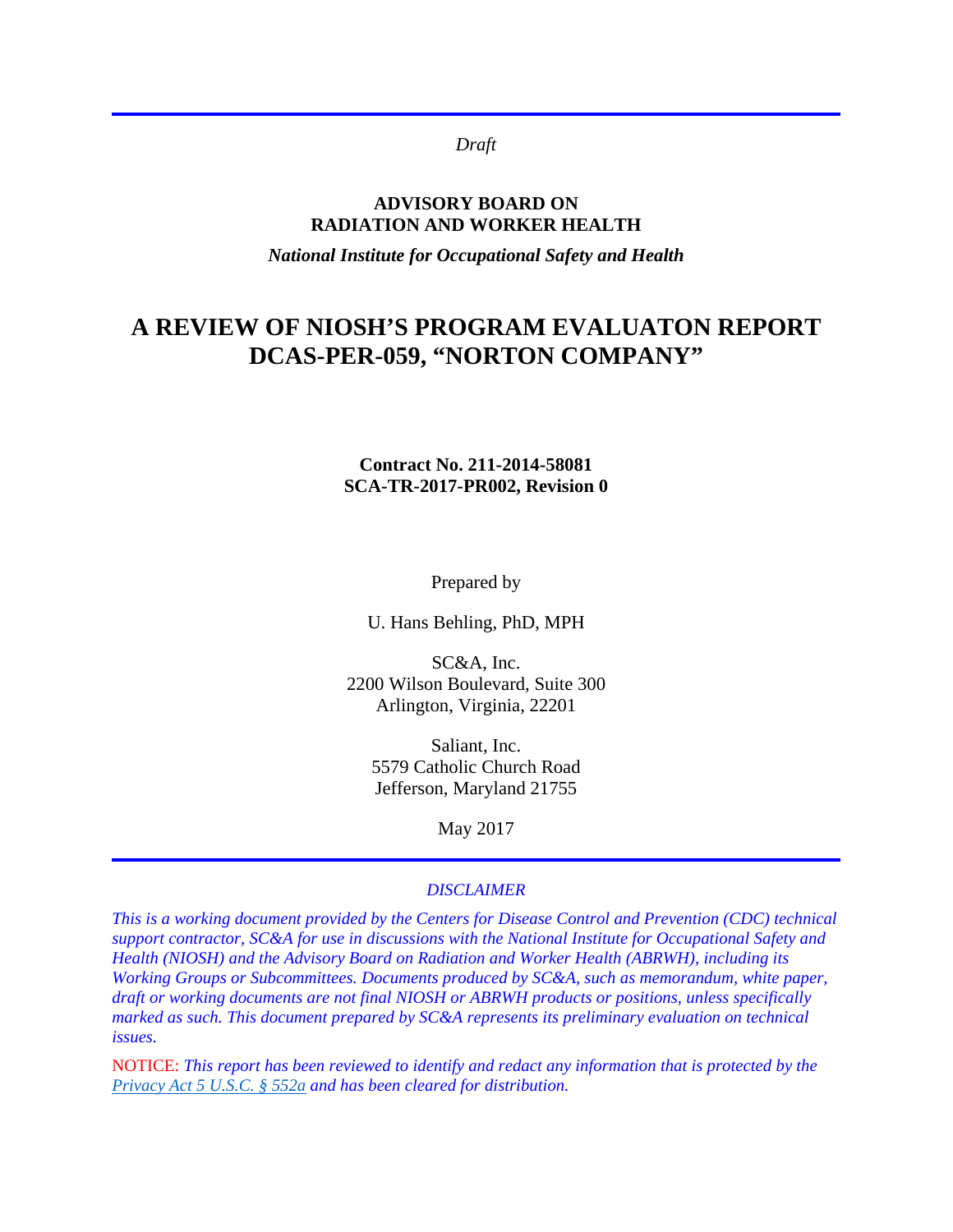| <b>Effective Date:</b> | <b>Revision No.</b> | <b>Document No./Description:</b> | Page No. |
|------------------------|---------------------|----------------------------------|----------|
| 5/22/2017              | (Draft)             | SCA-TR-2017-PR002                | 2 of 24  |

### **SC&A, INC.:** *Technical Support for the Advisory Board on Radiation and Worker Health Review of NIOSH Dose Reconstruction Program*

| <b>DOCUMENT TITLE:</b>                         | A Review of NIOSH's Program Evaluation Report DCAS-PER-059,<br>"Norton Company" |  |
|------------------------------------------------|---------------------------------------------------------------------------------|--|
| <b>DOCUMENT NUMBER/</b><br><b>DESCRIPTION:</b> | SCA-TR-2017-PR002                                                               |  |
| <b>REVISION NO.:</b>                           | $0$ (Draft)                                                                     |  |
| <b>SUPERSEDES:</b>                             | N/A                                                                             |  |
| <b>EFFECTIVE DATE:</b>                         | May 22, 2017                                                                    |  |
| <b>TASK MANAGER:</b>                           | U. Hans Behling, PhD, MPH [signature on file]                                   |  |
| <b>PROJECT MANAGER:</b>                        | John Stiver, MS, CHP [signature on file]                                        |  |
| <b>DOCUMENT</b><br><b>REVIEWER(S):</b>         | John Stiver, MS CHP [signature on file]                                         |  |

#### **Record of Revisions**

| <b>Revision</b><br><b>Number</b> | <b>Effective</b><br><b>Date</b> | <b>Description of Revision</b> |  |
|----------------------------------|---------------------------------|--------------------------------|--|
| $0$ (Draft)                      | 5/22/2017                       | Initial issue                  |  |
|                                  |                                 |                                |  |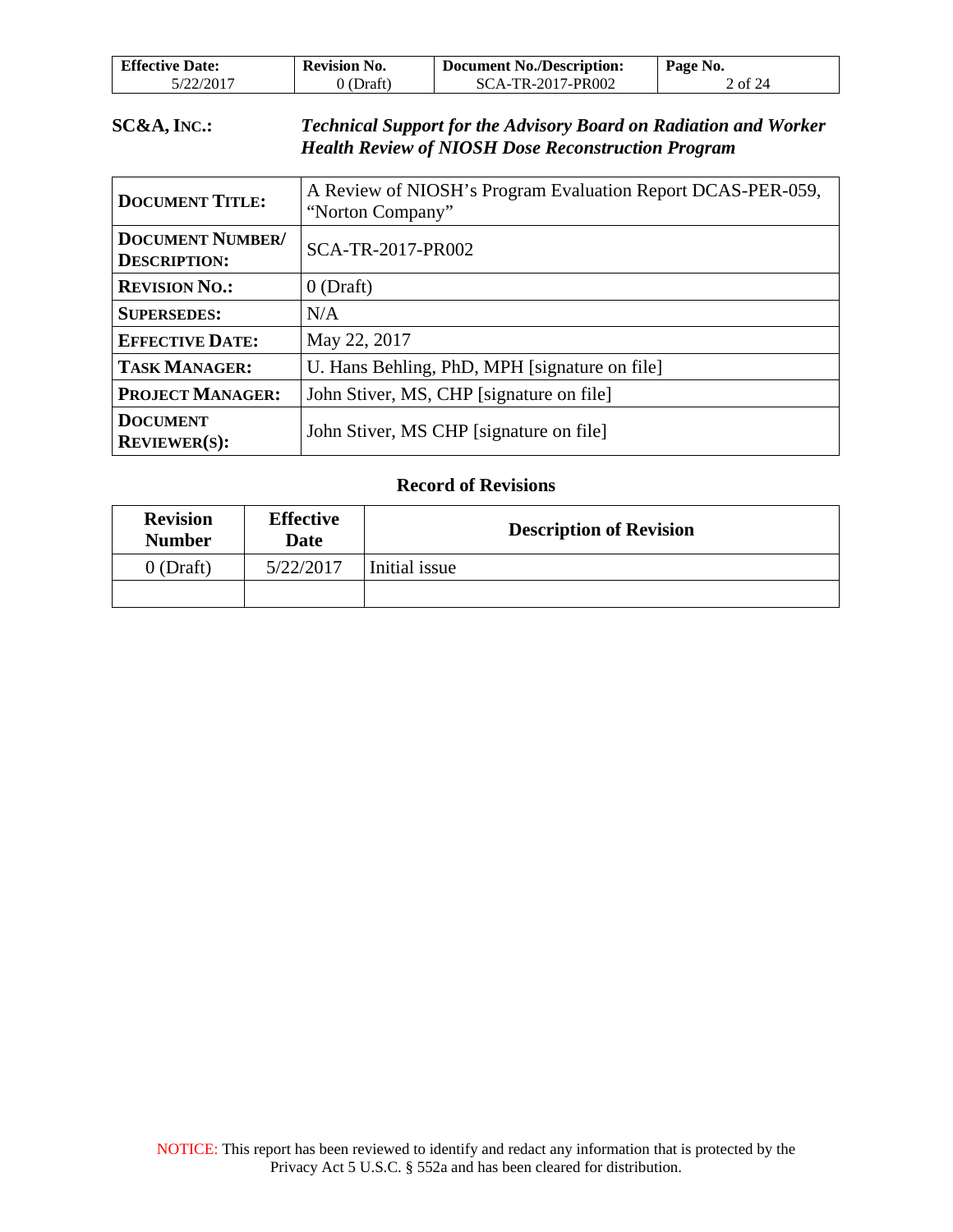| <b>Effective Date:</b> | <b>Revision No.</b> | <b>Document No./Description:</b> | Page No. |
|------------------------|---------------------|----------------------------------|----------|
| 5/22/2017              | 0 (Draft)           | SCA-TR-2017-PR002                | 3 of 24  |

# **TABLE OF CONTENTS**

| 1.0 |     |                                                                               |  |
|-----|-----|-------------------------------------------------------------------------------|--|
| 2.0 |     |                                                                               |  |
| 3.0 |     | Subtask 1: Identify the Circumstances that Necessitated DCAS-PER-056 8        |  |
| 4.0 |     | Subtask 2: Assess NIOSH's Specific Methods for Corrective Action  10          |  |
|     | 4.1 |                                                                               |  |
|     |     |                                                                               |  |
|     |     |                                                                               |  |
|     | 4.2 |                                                                               |  |
|     | 4.3 |                                                                               |  |
| 5.0 |     | Subtask 3: Evaluate the PER's Stated Approach for Identifying the Universe of |  |
| 6.0 |     | Subtask 4: Conduct Audits of a Sample Set of Dose Reconstructions Affected by |  |
| 7.0 |     |                                                                               |  |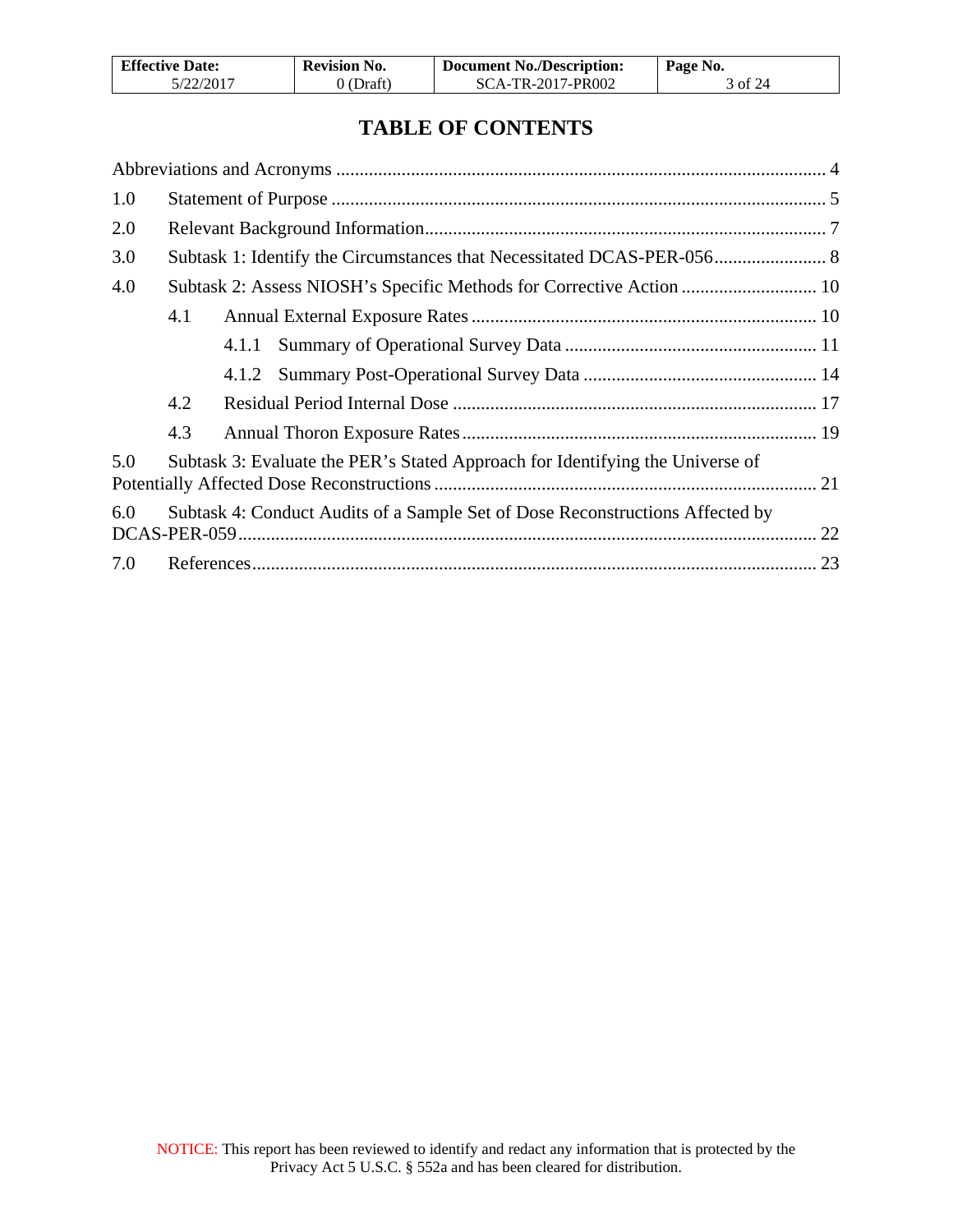| <b>Effective Date:</b> | <b>Revision No.</b> | <b>Document No./Description:</b> | Page No. |
|------------------------|---------------------|----------------------------------|----------|
| 5/22/2017              | 0 (Draft)           | SCA-TR-2017-PR002                | 4 of 24  |

# **ABBREVIATIONS AND ACRONYMS**

<span id="page-3-0"></span>

| <b>Advisory Board</b>                                 |
|-------------------------------------------------------|
| Advisory Board on Radiation and Worker Health         |
| U.S. Atomic Energy Commission                         |
| <b>Atomic Weapons Employer</b>                        |
| bismuth                                               |
| counts per minute                                     |
| Division of Compensation Analysis and Support         |
| decontamination and decommissioning                   |
| disintegrations per minute                            |
| dose reconstruction                                   |
| microcuries per cubic centimeter                      |
| microcuries per cubic centimeter                      |
| microcuries per milliliter                            |
| mega-electron volts                                   |
| millirem                                              |
| National Institute for Occupational Safety and Health |
| Office of Compensation Analysis and Support           |
| Oak Ridge Associated Universities Team                |
| picocurie                                             |
| picocuries per liter                                  |
| lead                                                  |
| program evaluation report                             |
| polonium                                              |
| probability of causation                              |
| research and development                              |
| <b>Special Exposure Cohort</b>                        |
| <b>Site Research Database</b>                         |
| technical information bulletin                        |
| working level                                         |
| working level month                                   |
|                                                       |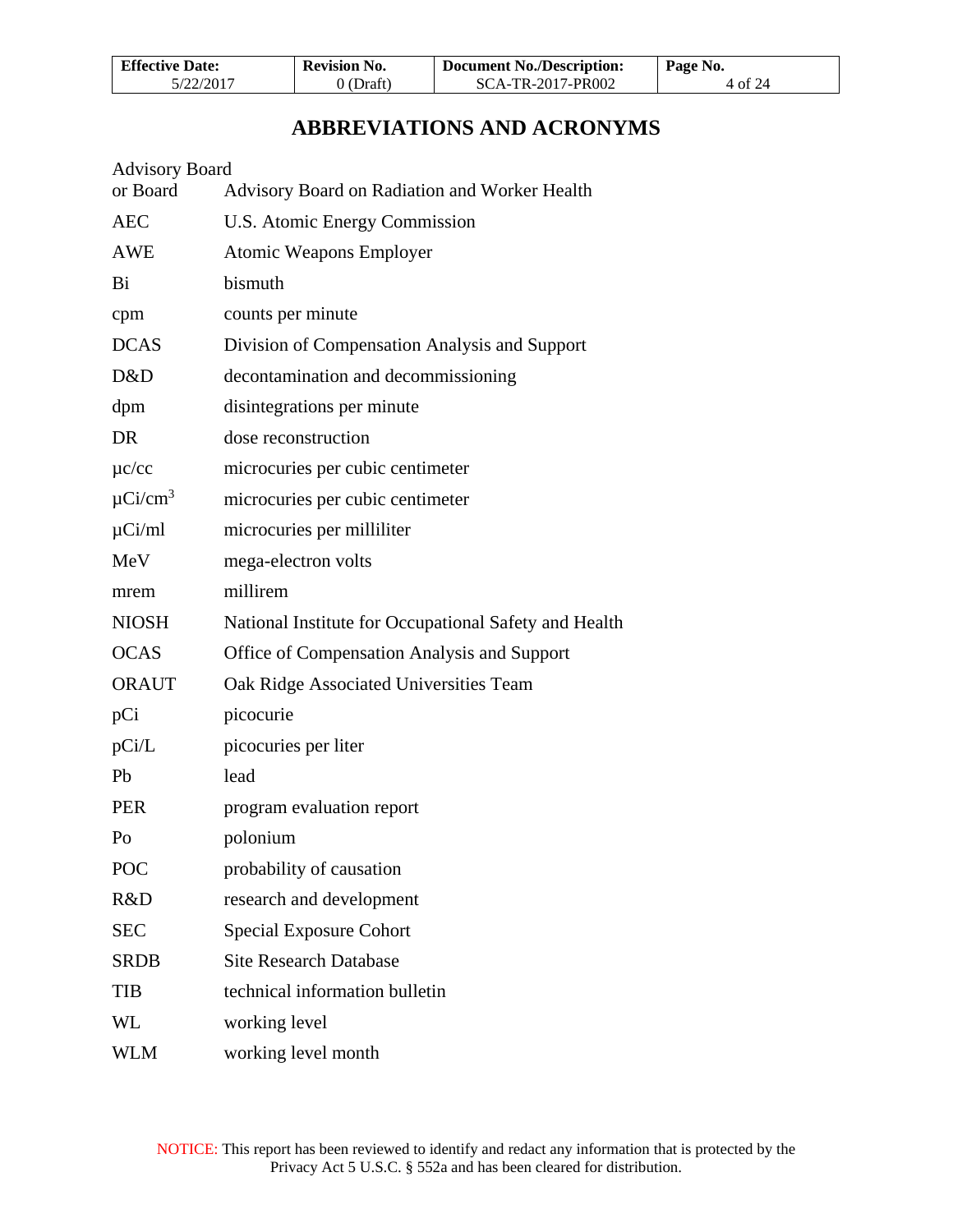| <b>Effective Date:</b> | <b>Revision No.</b> | <b>Document No./Description:</b> | Page No. |
|------------------------|---------------------|----------------------------------|----------|
| 5/22/2017              | (Draft)             | SCA-TR-2017-PR002                | 5 of 24  |

## **1.0 STATEMENT OF PURPOSE**

<span id="page-4-0"></span>To support dose reconstruction (DR), the National Institute for Occupational Safety and Health (NIOSH) and the Oak Ridge Associated Universities Team (ORAUT) have assembled a large body of guidance documents, workbooks, computer codes, and tools. In recognition of the fact that all of these supporting elements in DR may be subject to revisions, provisions exist for evaluating the effect of such programmatic revisions on the outcome of previously completed DRs. Such revisions may be prompted by document revisions due to new information, misinterpretation of guidance, changes in policy, and/or programmatic improvements.

The process for evaluating potential impacts of programmatic changes on previously completed DRs has been proceduralized in OCAS-PR-008, *Preparation of Program Evaluation Reports and Program Evaluation Plans* (NIOSH 2006), Revision 2, dated December 6, 2006. This procedure describes the format and methodology to be employed in preparing a program evaluation report (PER) and a program evaluation plan.

A PER provides a critical evaluation of the effects that a given issue/programmatic change may have on previously completed DRs. This includes a qualitative and quantitative assessment of potential impacts. Most important in this assessment is the potential impact on the probability of causation (POC) of previously completed DRs with POCs of <50%.

During a teleconference of the Advisory Board on Radiation and Worker Health (Advisory Board or Board) on January 26, 2017, the Board tasked SC&A to conduct a review of DCAS-PER-059, *Norton Company* (NIOSH 2015; hereafter "PER-059"). In conducting a PER review, SC&A is committed to perform the following five subtasks, each of which is discussed in this report:

- Subtask 1: Assess NIOSH's evaluation/characterization of the "issue" and its potential impacts on DR. SC&A's assessment intends to ensure that the "issue" was fully understood and characterized in the PER.
- Subtask 2: Assess NIOSH's specific methods for corrective action. In instances where the PER involves a technical issue that is supported by documents [e.g., white papers, technical information bulletins (TIBs), procedures] that have not yet been subjected to a formal SC&A review, Subtask 2 will include a review of the scientific basis and/or sources of information to ensure the credibility of the corrective action and its consistency with current/consensus science. Conversely, if such technical documentation has been formalized and previously subjected to a review by SC&A, Subtask 2 will simply provide a brief summary and conclusion of this review process.
- Subtask 3: Evaluate the PER's stated approach for identifying the universe of potentially affected DRs, and assess the criteria by which a subset of potentially affected DRs was selected for reevaluation. The second step may have important implications in instances where the universe of previously denied DRs is very large and, for reasons of practicality, NIOSH's reevaluation is confined to a subset of DRs that, based on their scientific judgment, have the potential to be significantly affected by the PER. In behalf of Subtask 3, SC&A will also evaluate the timeliness for the completion of the PER.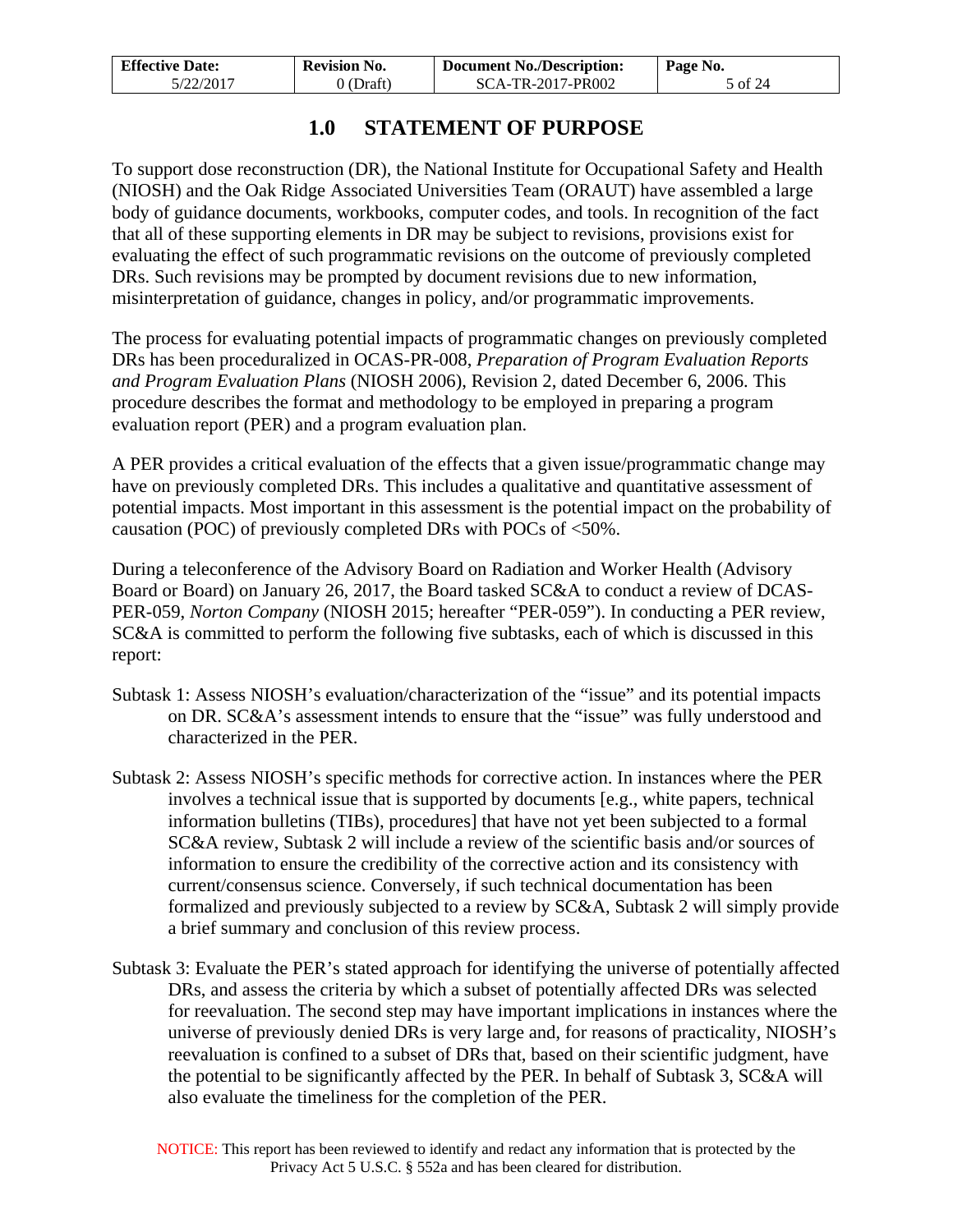| <b>Effective Date:</b> | <b>Revision No.</b> | <b>Document No./Description:</b> | Page No. |
|------------------------|---------------------|----------------------------------|----------|
| 5/22/2017              | $0$ (Draft)         | SCA-TR-2017-PR002                | 6 of 24  |

- Subtask 4: Conduct audits of DRs affected by the PER under review. The number of DRs selected for audit for a given PER will vary. (It is assumed that the selection of the DRs and the total number of DR audits per PER will be made by the Advisory Board.)
- Subtask 5: Prepare a written report that contains the results of DR audits under Subtask 4, along with SC&A's review conclusions.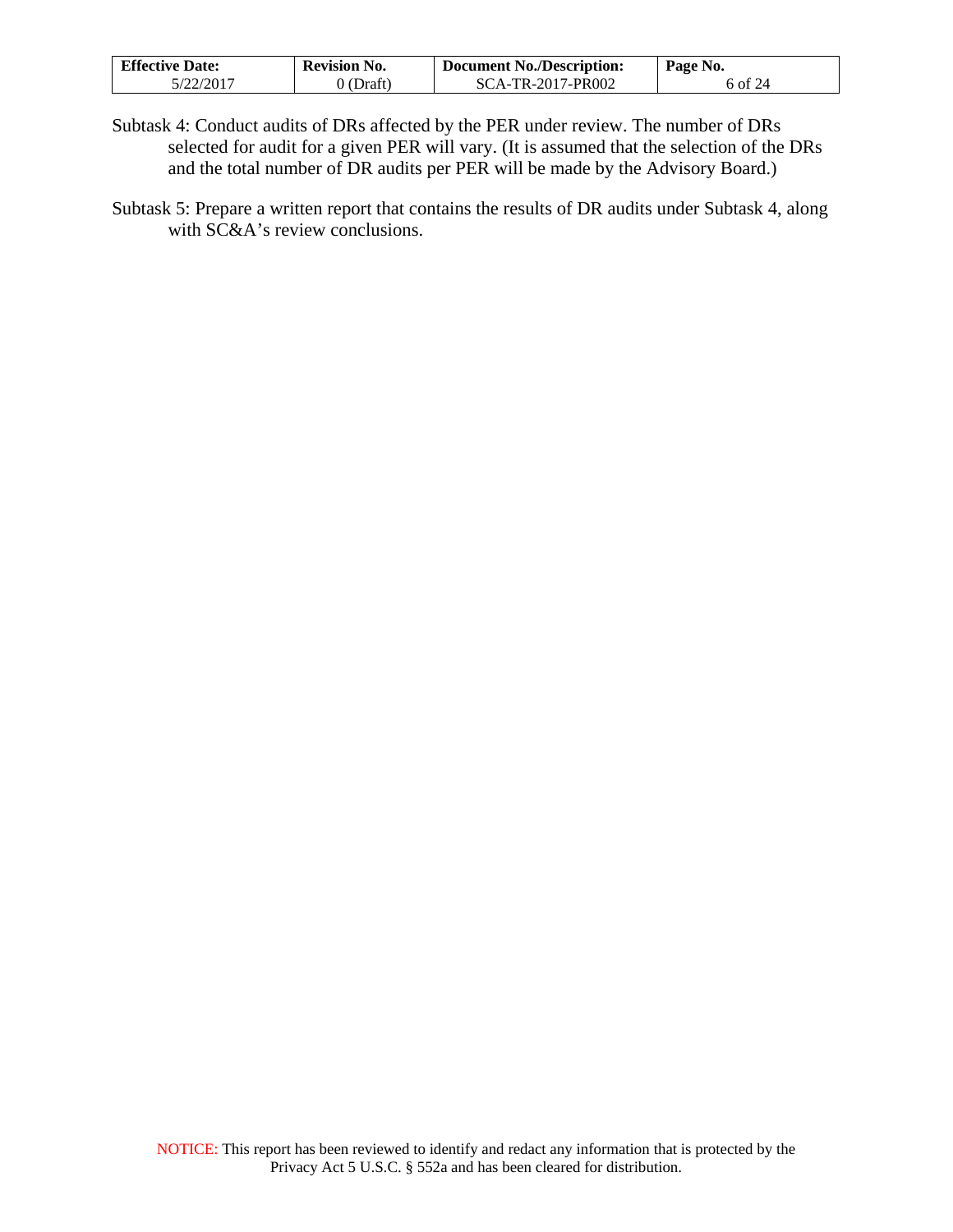| <b>Effective Date:</b> | <b>Revision No.</b> | <b>Document No./Description:</b> | Page No. |
|------------------------|---------------------|----------------------------------|----------|
| 5/22/2017              | (Draft)             | SCA-TR-2017-PR002                | of $24$  |

## **2.0 RELEVANT BACKGROUND INFORMATION**

<span id="page-6-0"></span>DCAS-PER-059 states that the Norton Company, located in Worcester, Massachusetts, began as an Atomic Weapons Employer (AWE) facility in September 1944 by working with beryllium under contract to the Manhattan Engineering District through 1956. For the year 1957, the company also worked with thorium and uranium.

Starting in 1958, continued contracts involved non-radioactive materials, which no longer qualified the Norton Company as an AWE facility. However, it was not until 1962 that the Norton site performed decontamination and decommissioning (D&D) of equipment and materials. Thus, the period of *residual contamination*, which extends from January 1, 1958, through October 2009, represents the following two discreet time periods for worker exposure to residual contamination that is covered under the Energy Employees Occupational Illness Compensation Program Act:

- 1) Period of residual contamination prior to D&D that extends from January 1, 1958, to October 10, 1962.
- 2) Period of residual contamination post D&D that corresponds to October 1962 through October 2009.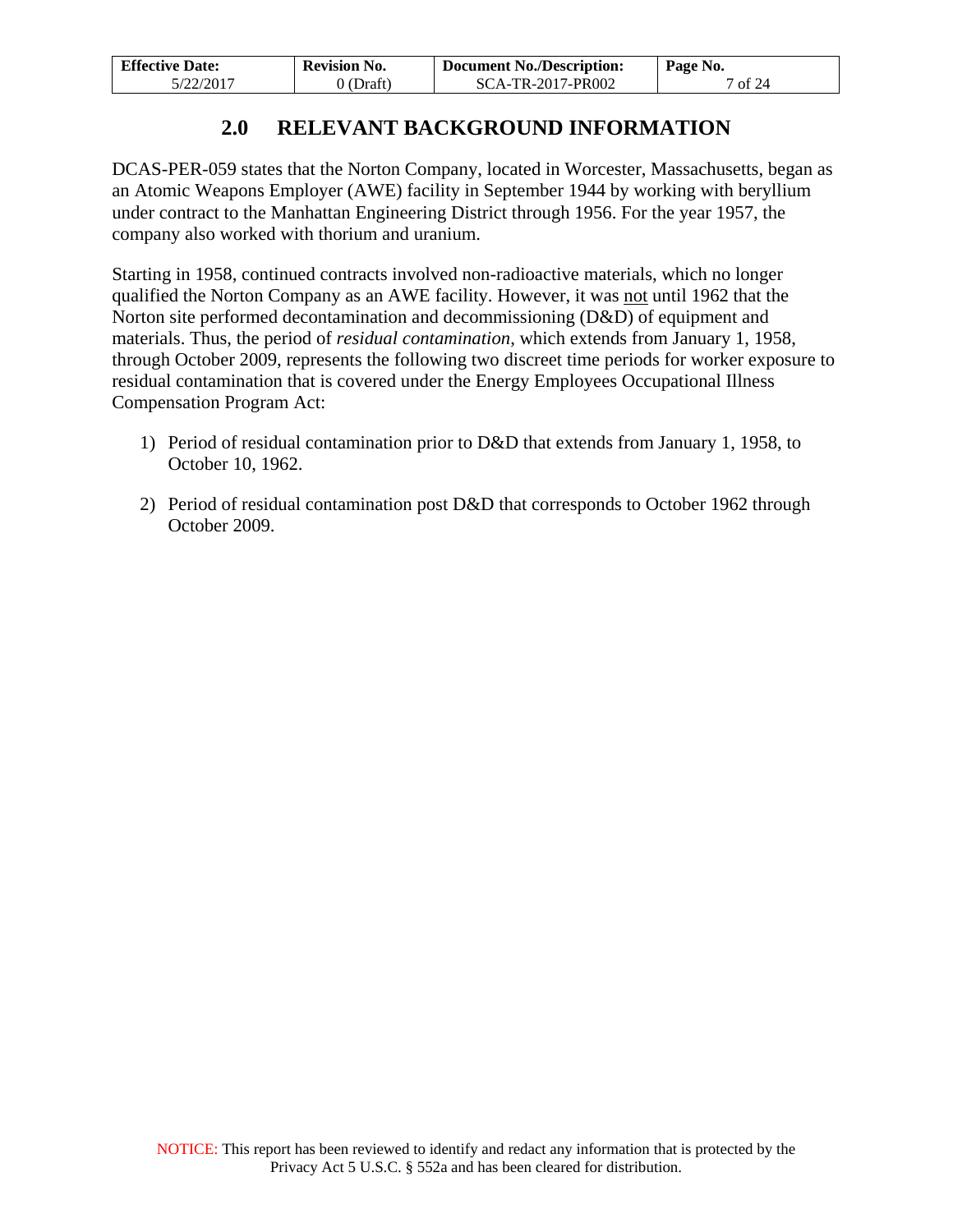<span id="page-7-0"></span>

| <b>Effective Date:</b> | <b>Revision No.</b> | <b>Document No./Description:</b> | Page No. |
|------------------------|---------------------|----------------------------------|----------|
| 5/22/2017              | 0 (Draft)           | SCA-TR-2017-PR002                | 8 of 24  |

## **3.0 SUBTASK 1: IDENTIFY THE CIRCUMSTANCES THAT NECESSITATED DCAS-PER-056**

No technical basis document has been developed for DRs of workers at the Norton Company; however, a "previous" template had been developed for guidance to assess exposures in behalf of claimants. The issue date of the "previous" template is unknown to SC&A, and SC&A had no prior knowledge of its existence.

The "previous" template of Norton Company was revised on September 16, 2011 (NIOSH 2011a), primarily due to the following two reasons:

- 1) The addition of a second class of employees to the Special Exposure Cohort (SEC-00173), which corresponds to a portion of the residual contamination of January 1, 1958, to October 10, 1962.
- 2) The revision to ORAUT-OTIB-0070, Revision 00, which was originally issued on March 10, 2008 (NIOSH 2008). A key change made in Revision 01 to ORAUT-OTIB-0070 (NIOSH 2012) was the adoption of a lower depletion rate of 0.067% per day for residual contamination starting October 10, 1962, and extending to 2009.

### **SC&A's Comments**

Programmatic revisions that may affect the outcome of previously completed DRs and mandate the need for a PER include the addition of a new class of workers to the SEC and any revisions to guidance documents that may result in the assignment of a higher dose.

SC&A regards (1) the addition of the SEC-00173 class and (2) the adoption of a reduced depletion rate during the residual period as justification for the revision of the Norton Company template and the need for the reevaluation of worker doses as defined in PER-059.

SC&A concurs with NIOSH's decision to issue PER-059, and there are no findings.

Important to note, however, is that SC&A's approach for its review of PER-059 is affected by the following facts:

- 1) The aforementioned two principal reasons that required the revision of the Norton template, which in turn necessitated issuance of DCAS-PER-059, pertain to the following procedural documents that have already been reviewed by SC&A:
	- On August 29, 2008, SC&A issued its draft report, *Review of ORAUT-OTIB-0070: Dose Reconstruction during Residual Radioactivity Periods at Atomic Weapons Employer Facilities*.
	- On July 7, 2011, SC&A issued its draft report, *A Focused Review of the Norton Company SEC Petition Evaluation Report SEC-00173 Concerning the Use of ORAUT-OTIB-0070 for the Reconstruction of Doses from Residual/Post-Operational Contamination*.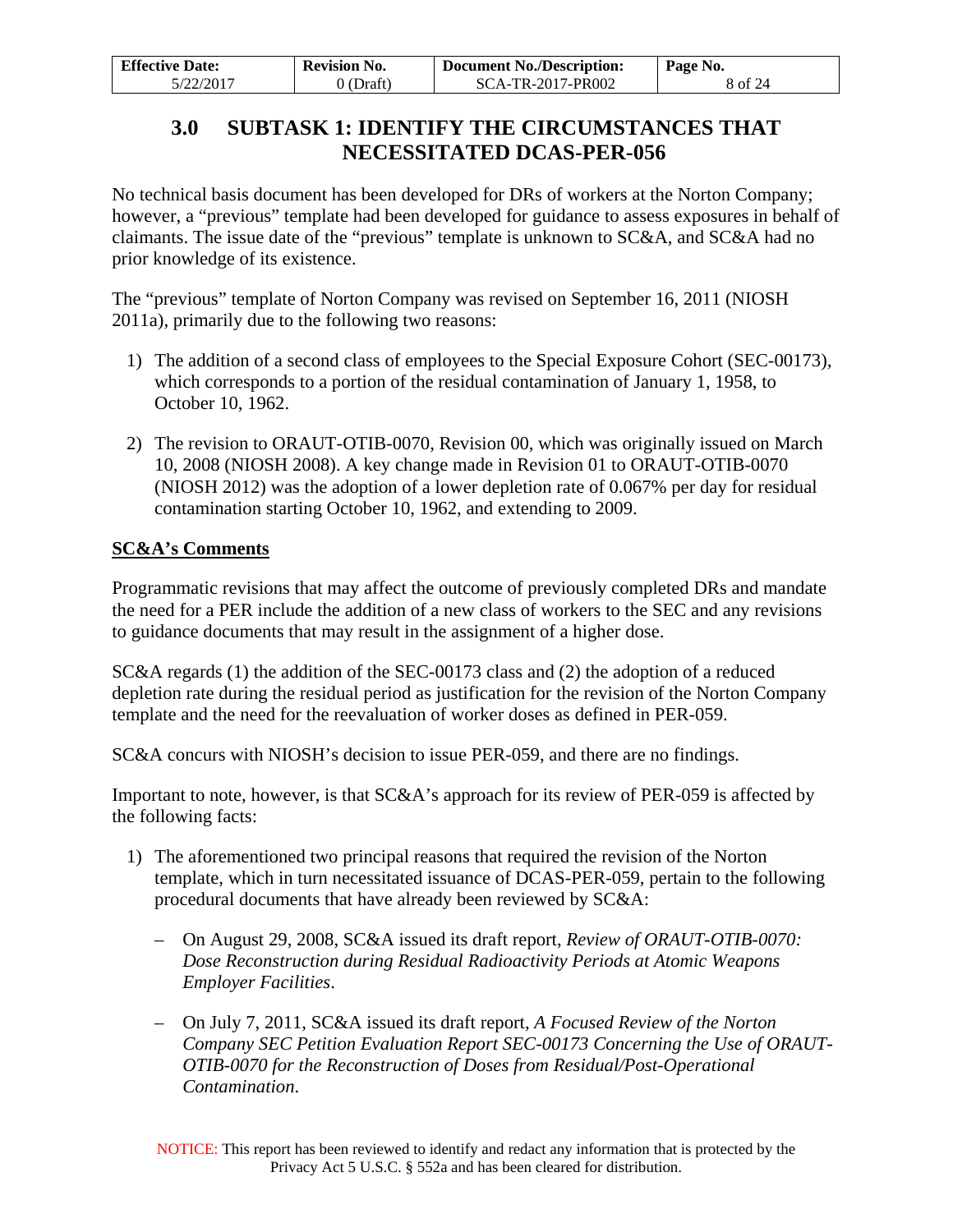| <b>Effective Date:</b> | <b>Revision No.</b> | <b>Document No./Description:</b> | Page No. |
|------------------------|---------------------|----------------------------------|----------|
| 5/22/2017              | 0 (Draft)           | SCA-TR-2017-PR002                | 9 of 24  |

2) SC&A has reviewed neither the "previous" nor the revised Norton Company templates.

Therefore, SC&A's review of DCAS-PER-059 will include an evaluation of the Norton Company template for its guidance of internal and external dose reconstruction.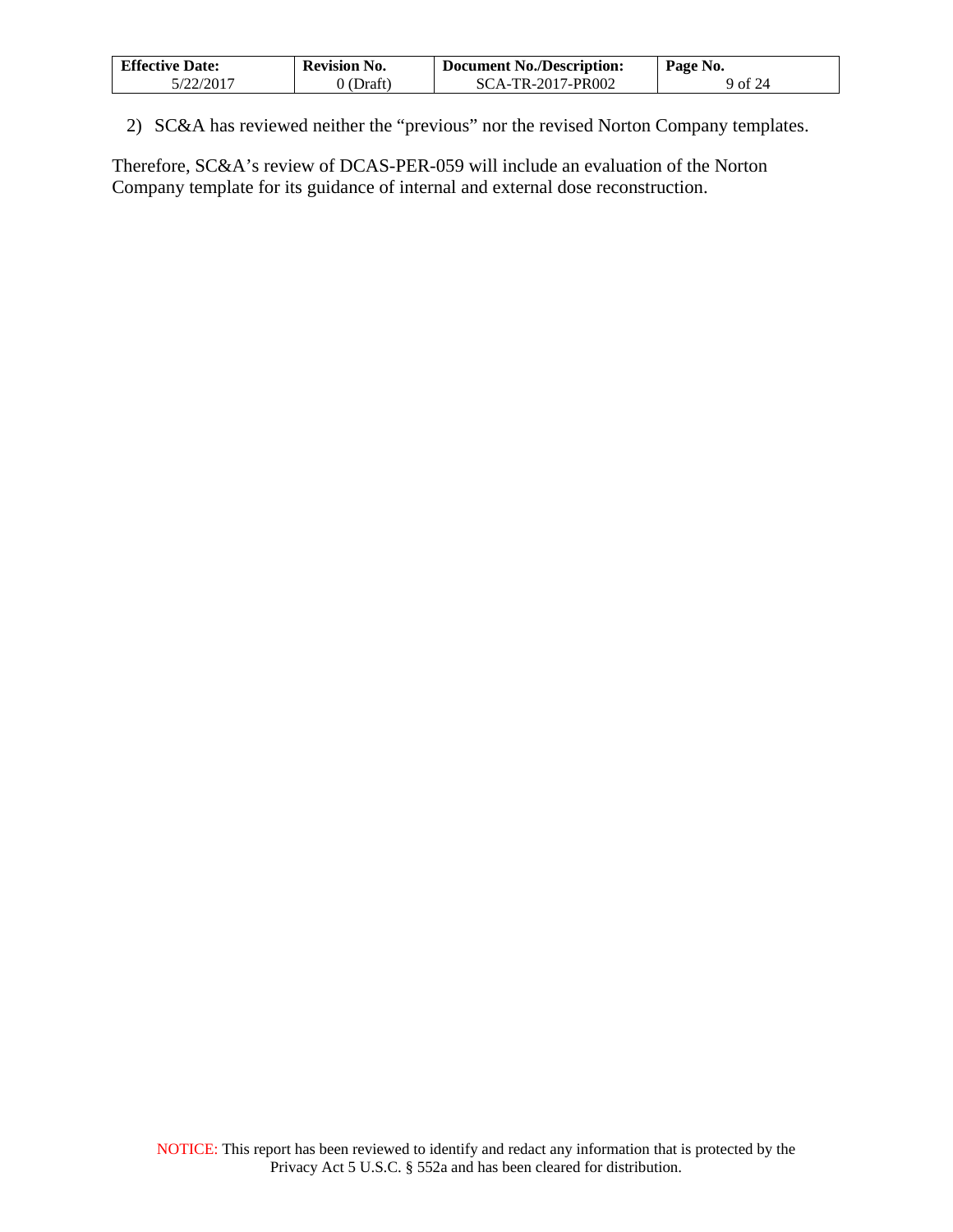| <b>Effective Date:</b> | <b>Revision No.</b> | Page No.          |          |
|------------------------|---------------------|-------------------|----------|
| 5/22/2017              | 0 (Draft)           | SCA-TR-2017-PR002 | 10 of 24 |

## <span id="page-9-0"></span>**4.0 SUBTASK 2: ASSESS NIOSH'S SPECIFIC METHODS FOR CORRECTIVE ACTION**

Due to SEC-00148 and SEC-00173 class designations, no internal or external doses can be derived with sufficient accuracy for the years 1945 through October 10, 1962. Thus, the principal changes for the reevaluation of dose in behalf of DCAS-PER-059 involves the use of the revised contamination depletion rate of 0.067% per day for claimants excluded from SEC status and with employment during the residual period after October 10, 1962.

## **SC&A Comments**

Because the principal justification for the reevaluation of doses pertaining to the revised contamination depletion rate (adopted in ORAUT-OTIB-0070, Revision 01) was previously assessed and approved by the Subcommittee for Procedure Reviews, there are no findings regarding its use for the reevaluation of worker doses affected by DCAS-PER-059. However, as mentioned above, there is a need to assess the application of the revised contamination depletion factor as part of SC&A's review of the Norton Company template.

A review of the template identifies use of the revised depletion factor of ORAUT-OTIB-0070 for deriving the following doses during the residual period for years 1962 through 2009:

- Annual external exposure rates
- Annual uranium intake rates
- Annual thorium intake rates
- Annual thoron exposure rates

## <span id="page-9-1"></span>**4.1 ANNUAL EXTERNAL EXPOSURE RATES**

The revised template provides the following information:

*Individual external monitoring data is* [sic] *not readily available during the residual period. A limited amount of air dust results during the operational period (SRDB RefID 10412, 32669, 32687, 78700, 78702, 78720, 78722, 78724, and 78725). The 95th percentile of the gross alpha air dust results was calculated to estimate the contamination levels for the start of the residual period (1958) through the decontamination and decommissioning of AEC equipment and materials (1962). It is assumed that the material deposited on the floor with a deposition velocity of 0.00075 m/s for a period of one year without cleanup and then remained at that level of contamination for the duration of operations and through the cleanup done in 1962. This would be a contamination level of 1.83×106 dpm/m2 . Using these assumptions, the daily doses can be calculated based on the maximizing potential radionuclide.* [emphasis added]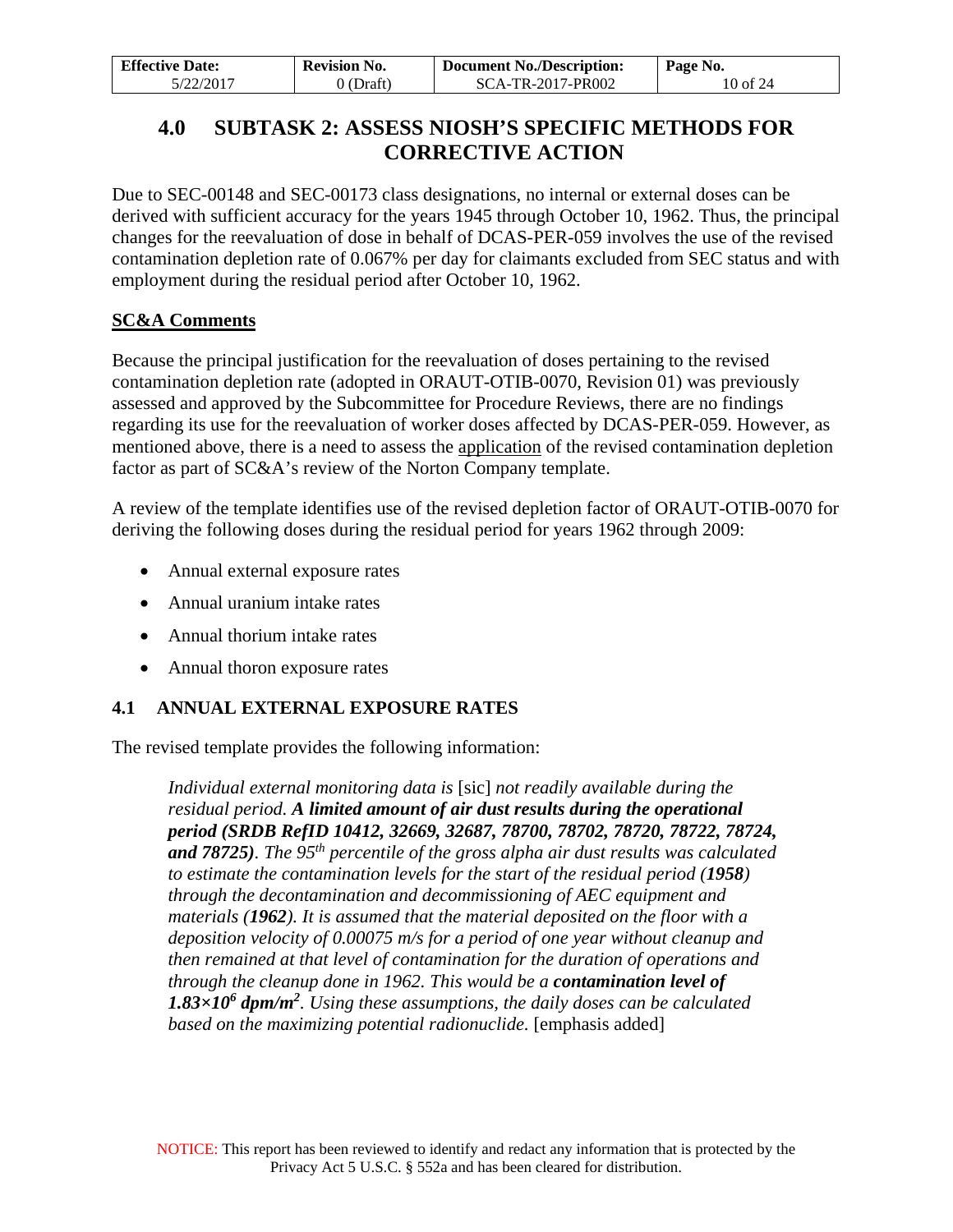| <b>Effective Date:</b> | <b>Revision No.</b> | <b>Document No./Description:</b> | Page No. |  |  |
|------------------------|---------------------|----------------------------------|----------|--|--|
| 5/22/2017              | 0 (Draft)           | SCA-TR-2017-PR002                | 1 of 24  |  |  |

## **SC&A's Comments**

In an attempt to verify the derived surface contamination level at the 95th level of  $1.83\times10^6$  disintegrations per minute per square meter (dpm/m<sup>2</sup>), SC&A reviewed the above-cited Site Research Database (SRDB) references for data pertaining to air monitoring data for uranium and thoron. Based on the exact wording above, all nine referenced documents would be expected to contain air monitoring data from the operational period prior to 1958.

### <span id="page-10-0"></span>**4.1.1 Summary of Operational Survey Data**

SC&A's review of the nine documents, however, shows that only *four* documents (i.e., SRBD Ref. IDs 10412, 78702, 78720, and 78725) contain survey data taken prior to 1958 during the operational period.

SRDB Ref. ID 10412 (AEC 1957) contains a total of twelve handwritten survey sheets representing about 70 air samples. A significant fraction of samples indicate high alpha air concentrations greater than 100,000  $\text{dpm/m}^3$ . However, due to the poor quality of these handwritten air survey measurements, a quantitative assessment of these data is not possible.

For illustration, Figure 1 identifies 12 "air dust" samples taken on March 31, 1954, in areas where ThO<sub>2</sub> sorting was performed. While some of the data are legible, other are not.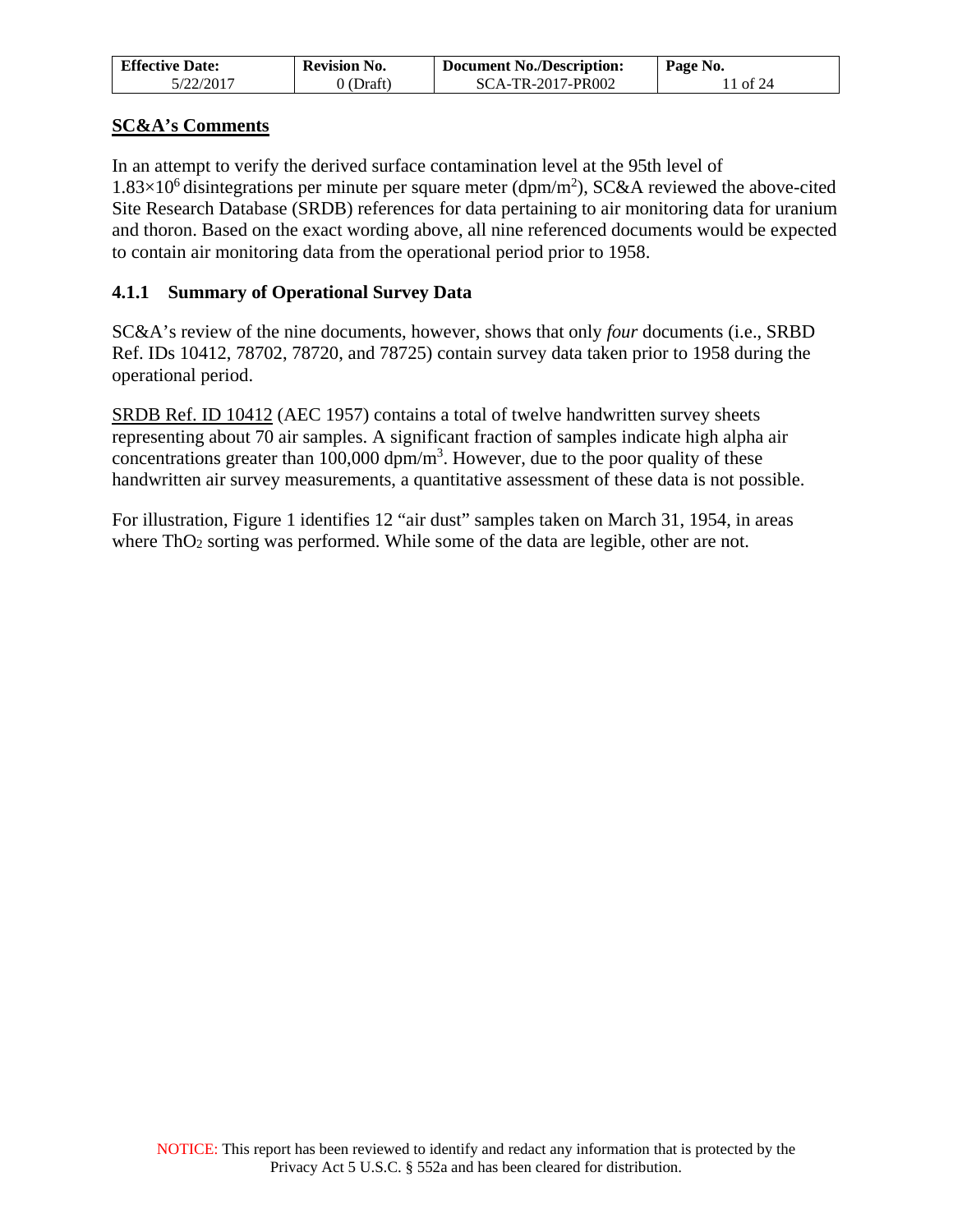| <b>Effective Date:</b> | <b>Revision No.</b> | <b>Document No./Description:</b> | Page No. |
|------------------------|---------------------|----------------------------------|----------|
| 5/22/2017              | 0 (Draft)           | SCA-TR-2017-PR002                | 12 of 24 |



| <b>TONE N.Y. 99</b><br>REV. 2/4/62 |      |      | ¥                         | UNITED STATES ATOMIC ENERGY COMMISSION | NEW YORK OPERATIONS OFFICE<br>P. O. BOX 30, ANSONIA STA. | NEW YORK 23. N. Y.                | HEALTH AND SAFETY DIVISION |                          |                               | DATE SENT.                     | SAMPLE REQ. No. <b>H</b><br>DATE RECEIVED.<br>DATE REPORTED. |                |
|------------------------------------|------|------|---------------------------|----------------------------------------|----------------------------------------------------------|-----------------------------------|----------------------------|--------------------------|-------------------------------|--------------------------------|--------------------------------------------------------------|----------------|
| PLANT<br><b>MAILING ADDRESS</b>    | Nov  |      | Out thing                 | $740^\circ$<br>38                      |                                                          |                                   | Cont                       |                          | <b>TYPE OF SAMPLE</b>         | AIR<br>METHOD OF DETERMINATION |                                                              |                |
| <b>ROUTE RESUL</b><br>SAMPLE       | DATE | HOUR | <b>SAMPLE DESCRIPTION</b> | <b>ANALYZE</b>                         | RATE                                                     | <b>SAMPLING</b><br>TIME           | <b>TOTAL</b>               | Bhad.<br>SAMPLE<br>TAKEN | TOTAL<br>COUNT                | COUNT<br>TIME                  | <b>COUNTS</b><br>PER MIN.                                    | <b>RESULTS</b> |
| N46                                |      |      |                           | سيموس<br>Ifred )<br>$h$ also<br>لانضب  |                                                          | 3                                 | e fo.                      |                          | 9062                          | 2.                             |                                                              | 29<br>Ð        |
| 小甲乡                                |      |      |                           |                                        |                                                          | 3                                 | ಾರಿ<br>GB.                 |                          | 2594                          | 2                              |                                                              | 600,           |
| N49I                               |      | 918  | $\sim$                    |                                        |                                                          | 3                                 | ت نان<br>0.8               |                          | مأوراه                        | ス                              |                                                              |                |
| N444                               |      | 630  | $\overline{\mathbf{u}}$   | وسمد                                   |                                                          | 40<br>80                          | 0.6                        | FY.                      | л.                            | sk.<br>2                       | ่ ⊇∑า เ≱                                                     | $10^{0}$       |
|                                    |      |      |                           | <b>Exact TT.U.</b><br>mU X<br>Pa.      |                                                          | $\frac{\mathcal{U}}{\mathcal{U}}$ | $\alpha_{\ell}$            | a.                       | まきを読                          |                                | −i t                                                         | <b>COM</b>     |
|                                    |      |      |                           |                                        |                                                          | 41                                | ДΖ                         |                          | 67                            |                                | 82<br>मृङ्ग                                                  | 76<br>$\sim$ 0 |
|                                    |      |      | B)<br>ばき                  | . 60<br>c                              |                                                          | 2                                 | $e^{4i}$                   | Ì.                       | 朽淫                            | یکن<br>yr k<br>پې              | ملبابنا                                                      |                |
| 50                                 |      |      | b>                        | ∾⊅                                     | $4.56$ dry                                               | ∼                                 | 示承                         |                          | $\mathcal{F}$ , $\mathcal{F}$ | s                              |                                                              |                |
| $N$ 57)                            |      |      | ßŦ                        | 13 L.R<br>3                            |                                                          | 3                                 | えもさ                        | ţ.                       |                               | ׿,                             | 11 L D                                                       |                |
| 503                                |      |      | GА                        |                                        |                                                          | $\overline{30}$                   | عاه                        | t.                       | i≒ti                          | łź.                            | ţ,                                                           |                |
| N5DI                               |      |      |                           |                                        |                                                          | 30                                | b<br>O.                    | er is.                   | Γł<br>المحادث                 | . v                            | A.                                                           | にる コロ          |
| COCL                               |      |      |                           |                                        |                                                          |                                   |                            | k.<br>ANALYZED BY        |                               |                                |                                                              |                |

Among the legible samples shown in Figure 1 is the first sample, N493, which involves the sorting of ThO<sub>2</sub> and represents the following information:

- Air sampling rate: 20 liters/minute
- Air sampling time: 3 minutes
- Total volume of air sample:  $0.06 \text{ m}^3$
- Background  $\alpha$  counts: 7.4 counts per minute (cpm/min)
- Total sample count for 2 minutes:  $4,062$  counts/ $0.06$  m<sup>3</sup>
- Total net sample count rate:  $2,024$  cpm/0.06 m<sup>3</sup>
- Total net sample count rate per  $m^3$ : 33,733 cpm
- Counting efficiency: 4.8 dpm/cpm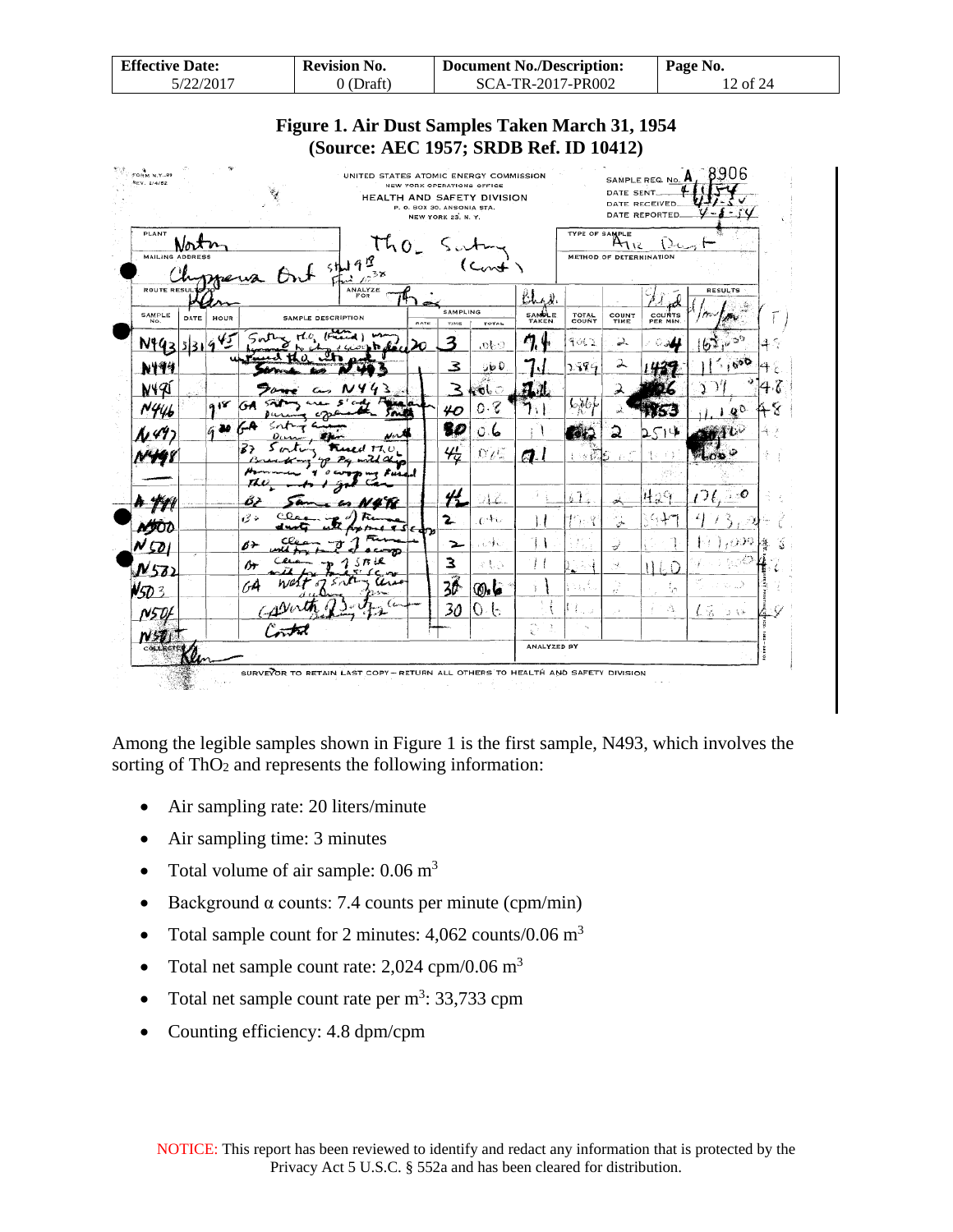| <b>Effective Date:</b> | <b>Revision No.</b> | <b>Document No./Description:</b><br>Page No. |                    |
|------------------------|---------------------|----------------------------------------------|--------------------|
| 5/22/2017              | ) (Draft)           | SCA-TR-2017-PR002                            | $3 \text{ of } 24$ |
|                        |                     |                                              |                    |

Air concentration corresponding to data for Sample N493  $= 61,918$  dpm/m<sup>3</sup> of air  $= 0.162 \times 10^{-1}$  dpm/cm<sup>3</sup> Sample N493 air concentration  $= 7.29 \times 10^{-8} \mu \text{Ci/cm}^3$ 

**Important to note is that the air concentration for Sample N493 of 7.29×10-8 microcuries**  per cubic centimeter (µCi/cm<sup>3</sup>) (and a significant, but <u>unknown</u>, number of others among **the ~70 air samples cited in SRDB Ref. ID 10412) are several orders of magnitude higher than air sample concentrations cited in the other eight references summarized below.**

SRDB Ref. ID 78720 (dated June 1955) is a typewritten letter forwarded to the Atomic Energy Commission [AEC], which identifies two "general room" air samples with modest alpha activities of  $\sim$ 4.5 $\times$ 10<sup>-13</sup> µCi/cm<sup>3</sup> (Harris 1955).

This letter contains survey data taken on June 3, 1955, which included two general area "air dust" samples taken in the manufacturing and research and development (R&D) facilities. These yielded air concentrations of  $4.5 \times 10^{-13} \mu$ Ci/cm<sup>3</sup> and  $4.0 \times 10^{-13} \mu$ Ci/cm<sup>3</sup>, respectively.

SRDB Ref. ID 78725 contained subsequent survey data, which included three pairs of air samples taken in July, August, and October 1955 for the Norton Company's Manufacturing and R&D facilities. Air concentrations remained largely unchanged and ranged from  $4\times10^{-7}$ <sup>14</sup> µCi/cm<sup>3</sup> to 5.5×10<sup>-13</sup> µCi/cm<sup>3</sup> (Norton 1955).

SRDB Ref. ID 78702 (Elkins 1957) cites air survey data taken on July 11, 1957, near the end of the AWE operational time period. This survey identifies long-lived alpha activity levels at 14 different locations (see Figure 2). With the exclusion of air Sample 6, air concentrations within work areas ranged from  $0.3 \times 10^{-11}$  microcuries per milliliter ( $\mu$ Ci/ml) to  $51 \times 10^{-11}$   $\mu$ Ci/ml, with an average value of **11.9×10-11 µCi/ml**.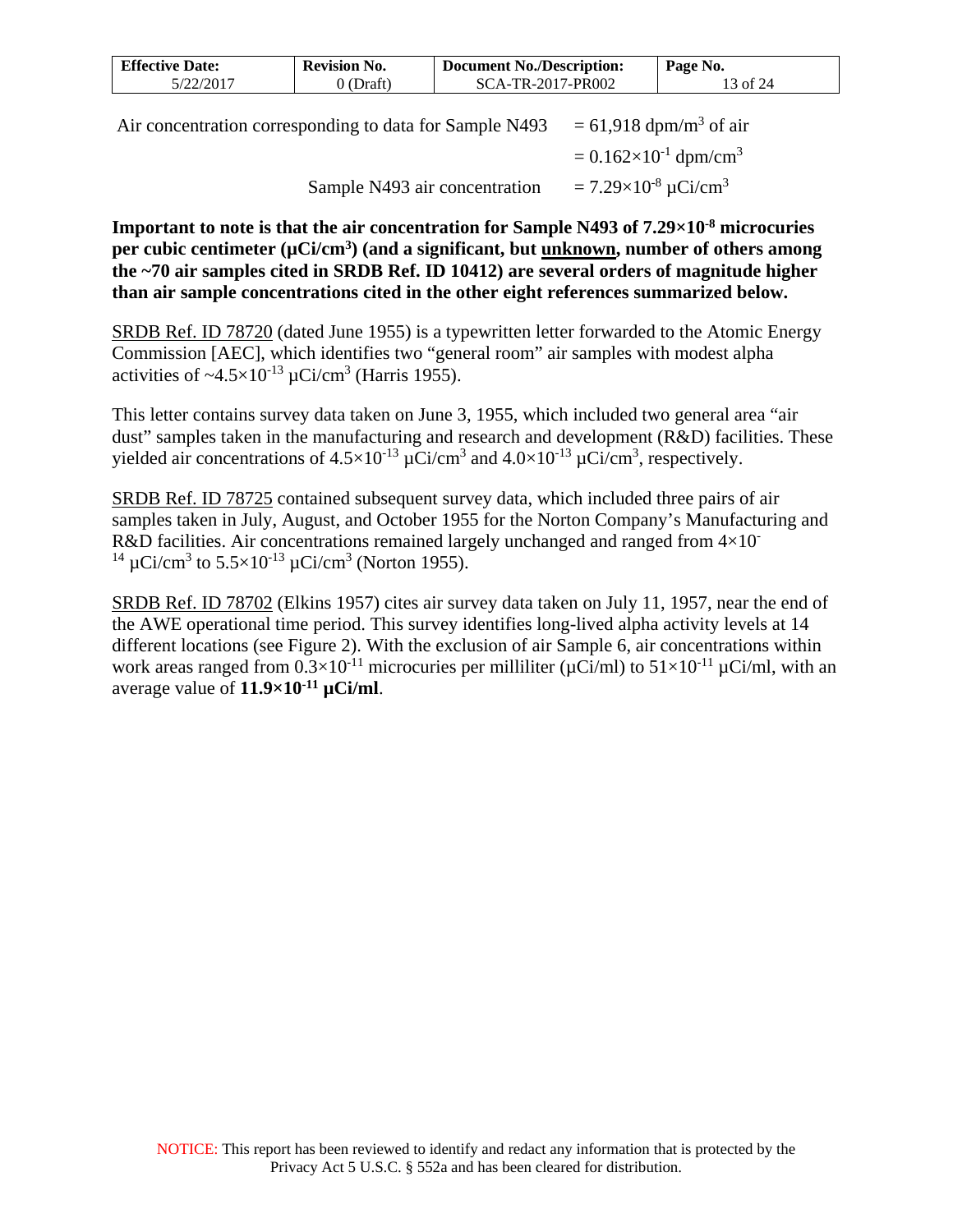| <b>Effective Date:</b> | <b>Revision No.</b> | Document No./Description: | Page No. |  |  |
|------------------------|---------------------|---------------------------|----------|--|--|
| 5/22/2017              | 0 (Draft)           | SCA-TR-2017-PR002         | 14 of 24 |  |  |

#### **Figure 2. Air Sampling Data Taken July 11, 1957 (Source: Elkins 1957; SRDB Ref. ID 78702)**

Karl T. Benedict, M. D. Medical Director Norton Company Worcester 6, Massachusetts

Dear Dr. Benedict:

The results of the air tests which were made in your plant on July 11, 1957, by Mr. Bavley, Mr. Pagnotto, and myself, are summarized in Table 1.

|               |             | TABLE 1.                                                                                                                                                                                                                                                                                                                                                                                                                              |                |                   |                           | Alpha emitters Uc/Ml.                                                         |                           |                                 |              |
|---------------|-------------|---------------------------------------------------------------------------------------------------------------------------------------------------------------------------------------------------------------------------------------------------------------------------------------------------------------------------------------------------------------------------------------------------------------------------------------|----------------|-------------------|---------------------------|-------------------------------------------------------------------------------|---------------------------|---------------------------------|--------------|
| Sample        |             |                                                                                                                                                                                                                                                                                                                                                                                                                                       | Short-         |                   |                           | $Long-$                                                                       |                           |                                 |              |
| Number        | Time        | Location                                                                                                                                                                                                                                                                                                                                                                                                                              | lived          |                   |                           | lived                                                                         |                           |                                 |              |
|               |             |                                                                                                                                                                                                                                                                                                                                                                                                                                       |                |                   | $-11$                     |                                                                               |                           |                                 |              |
|               | 60 min.     | Bench opposite screening box                                                                                                                                                                                                                                                                                                                                                                                                          |                | $67 \times 10$    |                           | $2.3 \times 10^{-11}$                                                         |                           |                                 |              |
| $\frac{1}{2}$ | 82 min.     | General air by magnetic separator                                                                                                                                                                                                                                                                                                                                                                                                     |                | $29 \times 11$ 11 |                           | $4.3 \times 11$                                                               |                           |                                 |              |
|               | 35 min.     | Operator's exposure, inspecting fuel elements                                                                                                                                                                                                                                                                                                                                                                                         |                |                   |                           | $30 \times$ $\frac{11}{11}$ $\frac{11}{2.9}$ $\frac{11}{2.9}$ $\frac{11}{11}$ |                           |                                 |              |
|               | 60 min.     | General air by magnetic separator                                                                                                                                                                                                                                                                                                                                                                                                     |                |                   |                           | $34 \times$ " $5.7 \times$ "                                                  |                           |                                 |              |
| $rac{4}{5}$   | $45$ min.   | General air beyond hood from screening box                                                                                                                                                                                                                                                                                                                                                                                            |                |                   |                           | $20 x$ <sup>11</sup> $0.3 x$ <sup>11</sup>                                    |                           |                                 |              |
|               | $5$ $min.$  | Inside screening box $N_{\sigma}$ important                                                                                                                                                                                                                                                                                                                                                                                           | $230 \times$ " |                   |                           | $25 -$                                                                        |                           |                                 | 11           |
|               | $60$ $min.$ | Screening, vicinity of operator)<br>" Short expressed in                                                                                                                                                                                                                                                                                                                                                                              |                |                   |                           | $0.6 \times$ $\sqrt{ }$                                                       |                           |                                 |              |
| $\frac{7}{9}$ | 60 min.     | Screening vicinity of operator /<br>$\left(\frac{1}{7}\right)$ and $\left(\frac{1}{7}\right)$ and $\left(\frac{1}{7}\right)$ and $\left(\frac{1}{7}\right)$ and $\left(\frac{1}{7}\right)$ and $\left(\frac{1}{7}\right)$ and $\left(\frac{1}{7}\right)$ and $\left(\frac{1}{7}\right)$ and $\left(\frac{1}{7}\right)$ and $\left(\frac{1}{7}\right)$ and $\left(\frac{1}{7}\right)$ and $\left(\frac{1}{7}\right)$ and $\left(\frac$ |                |                   |                           | 7                                                                             | x <sub>u</sub>            |                                 | $12 -$       |
|               | $75$ min.   | Screening, operator's exposure                                                                                                                                                                                                                                                                                                                                                                                                        |                |                   |                           | $\overline{13}$                                                               | $\mathbf{x}$ "            |                                 | 31           |
| 10            | $75$ min.   | Screening operator's exposure                                                                                                                                                                                                                                                                                                                                                                                                         | $31 \times$ "  |                   |                           | 13                                                                            | $\mathbf{x}$ $\mathbf{r}$ |                                 | 11           |
| 11            | 31 min.     | Crushing, operator's exposure                                                                                                                                                                                                                                                                                                                                                                                                         |                |                   | $\parallel$ H $\parallel$ | $\overline{51}$                                                               | $\propto$ $\frac{11}{2}$  |                                 | $\mathbf{u}$ |
| 12            | 31 min.     | Crushing, operator's exposure J                                                                                                                                                                                                                                                                                                                                                                                                       | $30 \times 11$ |                   | $\blacksquare$            | $\overline{40}$                                                               |                           | $x$ = $x$                       |              |
| 13            | 35 min.     | Screening, operator's exposure                                                                                                                                                                                                                                                                                                                                                                                                        | $21 \times$ "  |                   | $\mathbb{H}$              | $\overline{9}$                                                                |                           | $x0$ at                         |              |
| 14            | 35 min.     | General air, near fuel element area Import of 13 x "<br>$5$ $4$ <i>x</i> act $4$ where? *                                                                                                                                                                                                                                                                                                                                             |                |                   | $-11$                     |                                                                               |                           | $x$ $\frac{1}{x}$ $\frac{1}{x}$ |              |
|               |             | Maximum Allowable Concentration                                                                                                                                                                                                                                                                                                                                                                                                       | 1000           | x 10              |                           | $5 \times 10^{-11}$                                                           |                           |                                 |              |

Please note that sample No. 3 was taken in the fuel element area. Sample no. 6 was taken inside the screen box, after operations had ceased. Sample No. 5 was in the general air on the side of the hood away from the screen box. The other samples represent conditions in the area where thoria was being screened or crushed.

These samples were taken on filter paper, and counted for alpha activity on a scintillation counter. The efficiency of the counter had been previously determined to be 24 percent.

\* R. Johnson: taken at south and corry of fuel element area

#### <span id="page-13-0"></span>**4.1.2 Summary Post-Operational Survey Data**

Summarized below are post-1957 air dust survey data in chronological order for the remaining five documents referenced in the Norton Company template. (Note: These documents and their data are referenced below in Finding 1.)

SRDB Ref. ID 78700 (Pagnotto 1958): Conducted on May 13, 1958, this survey assessed "*the atmosphere in the areas where uranium and thorium are handled*" (emphasis added) and yielded the following values for long-lived alpha emitters: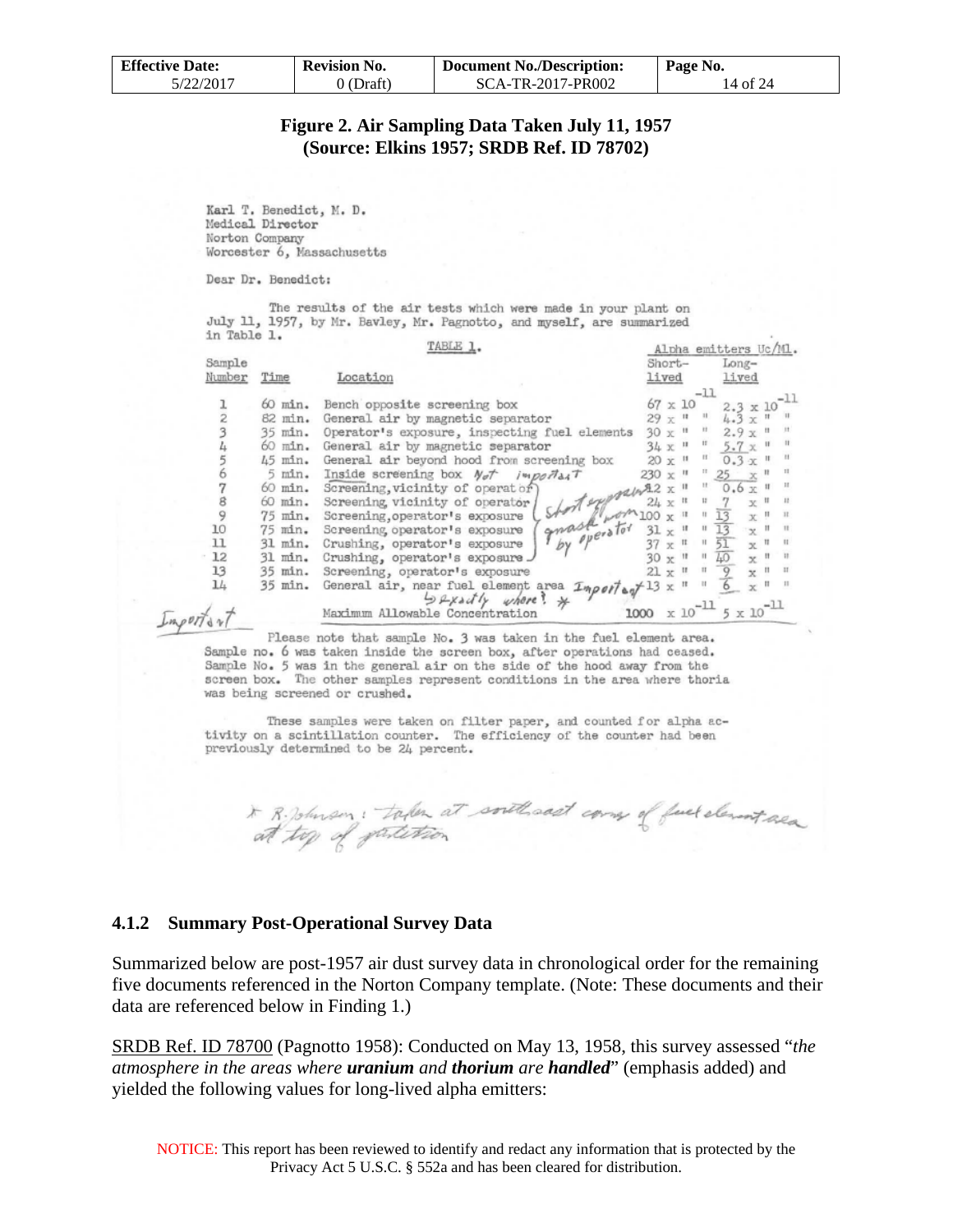| <b>Effective Date:</b> | <b>Revision No.</b> | <b>Document No./Description:</b> | Page No.                     |
|------------------------|---------------------|----------------------------------|------------------------------|
| 5/22/2017              | (Draft)             | SCA-TR-2017-PR002                | $\frac{5 \text{ of } 24}{ }$ |

- Average of 7 thoria area samples:  $0.21 \times 10^{-11} \mu$ Ci/ml
- Average of 2 uranium area samples:  $0.1 \times 10^{-11}$   $\mu$ Ci/ml
- Average of 10 screening and crushing samples:  $1.1 \times 10^{-11}$   $\mu$ Ci/ml

SRDB Ref. ID 78724 (Liberty Mutual 1958): This document cites airborne radioactivity representing two breathing zone values for employees engaged in the following activities on 1958:

- $1.5 \times 10^{-11}$  µCi/ml for employee weighing and mixing
- $8.2 \times 10^{-12} \mu$ Ci/ml for employee weighing in

SRDB Ref. ID 32669: On February 2, 1962, two effluent air samples were assessed for alpha activity along with the following explanation:

- *1.* One effluent air sample was taken from the exhaust duct discharging effluent *air from Laboratory Bench #24181, as Thoria was being milled through a 100 mesh screen. The reading obtained was*  $5.0 \times 10^{11}$   $\mu$ *c/cc of air.*
- *2. One effluent air sample was taken from the exhaust duct discharging air from Aeroturn Duct Collector #24528, as Thoria was screened in the box screener. The reading obtained was*  $2.5 \times 10^{-12}$  $\mu$ *c/cc. [Norton 1962;* emphasis added]

SRDB Ref. ID 32687: On , 1963, a single breathing zone air sample was taken in behalf of an operator weighing and pressing . Each brick weighed approximately 1.5 pounds. The operator's breathing zone air concentration was  $9.5 \times 10^{-13}$  microcuries per cubic centimeter (µc/cc) (Norton 1963).

SRDB Ref. ID 78722: On , 1964, a survey was conducted of the Thoria handling operations of the Norton Company's Industrial Building. The survey included two air samples that were identified and described as follows (Liberty Mutual 1964).

Sample 1:

*General area, breathing zone level – sample taken of operator scooping and crushing . Also included in this sample is screening operation which is in an enclosed and exhausted screen box.*

The air concentration was given as " $1.6 \times 10^{-11}$   $\mu$ c/cc."

Sample 2:

*General room area sample – North of Thoria bench #24181.* 

The air concentration was given as " $5.4 \times 10^{-11}$   $\mu$ c/cc."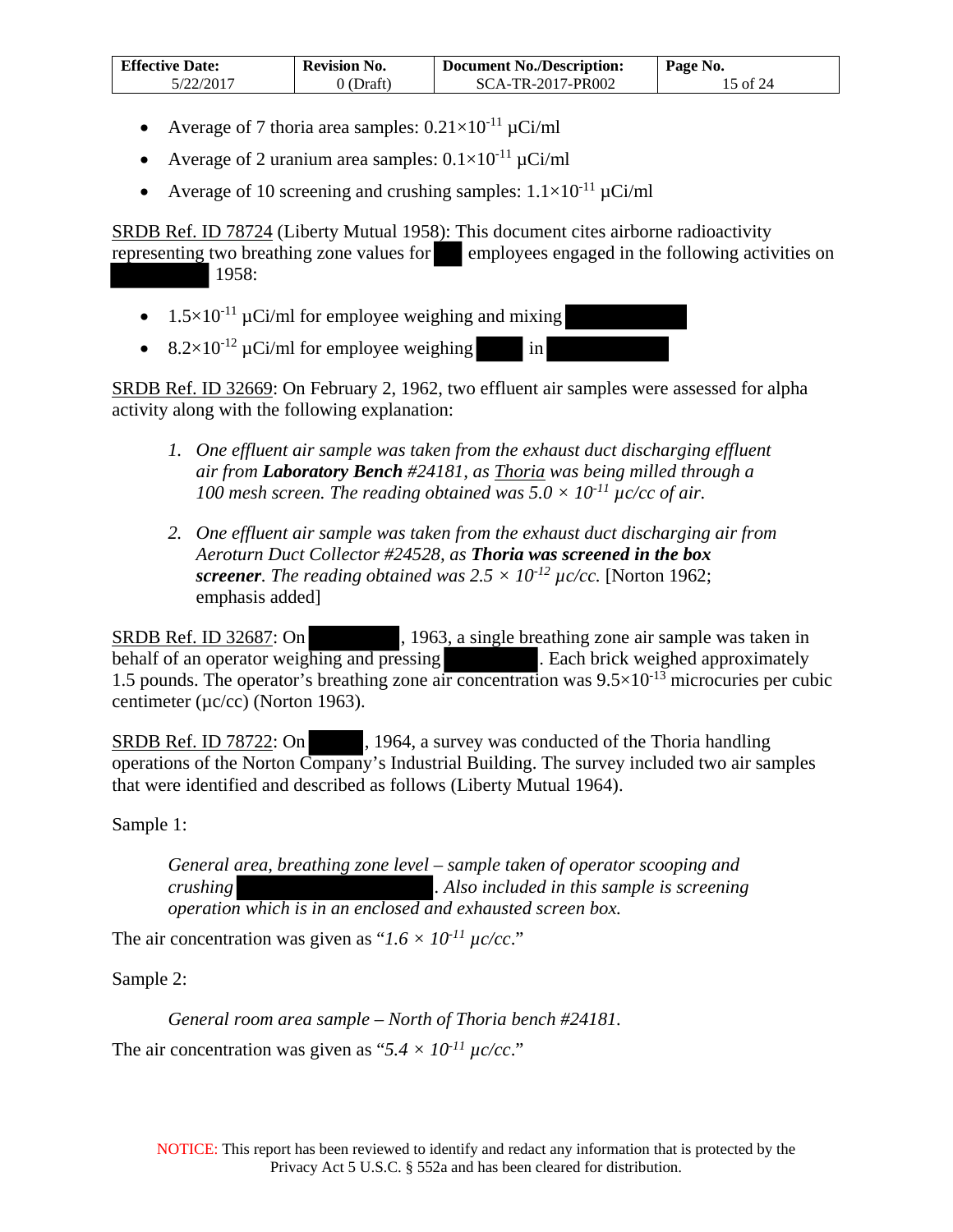| <b>Effective Date:</b> | <b>Revision No.</b> | Page No.          |          |
|------------------------|---------------------|-------------------|----------|
| 5/22/2017              | 0 (Draft)           | SCA-TR-2017-PR002 | 16 of 24 |

### **Note: Based on dates and described operational activities, these five data sets do not appear to correspond to the residual period.**

From air survey data assumedly contained in these nine referenced documents, NIOSH derived the 95th percentile values and applied a deposition value of 0.00075 m/s for a year in order to arrive at a surface contamination of  $1.83 \times 10^{-6}$  dpm/m<sup>2</sup> for the start of the residual period of 1962. Annual external penetrating and shallow doses were based on this initial surface contamination using the "*maximizing potential radionuclide*."

For the first year of the residual period (i.e., 1962), NIOSH identified an annual deep dose of 26 millirem (mrem) and a shallow dose of 233 mrem.

## **SC&A's Comments and Findings**

The limited and ambiguous wording regarding the use of air dust samples in the nine referenced documents cited in the Norton Company template raise multiple questions about their use for defining the 95th percentile air concentration.

For example, the largest number of available air samples are those in SRDB Ref. ID 10412. Even more important is the fact that this data set includes air concentrations that are several orders of magnitude higher than those cited in any other survey documents. Unfortunately, a significant fraction of this sample set is illegible (see Figure 1).

The potential inclusion of other air samples may be inappropriate based on sample location and/or time. For example, based on location, air Sample No. 6 shown in Figure 2 above, as well as "effluent air samples" cited in SRDB Ref. ID 32669, should clearly not be included. Equally, air samples taken after 1962 (NIOSH's designated beginning of the "Residual Period"), which include air samples cited in SRDB Ref. ID 32687 and SRDB Ref. ID 78722, may not be appropriate.

In the absence of additional data, SC&A is unable to identify air dust data used by NIOSH in order to calculate the 95th percentile air concentration, which, in turn, NIOSH used to determine the starting "residual" surface contamination of  $1.83 \times 10^{-6}$  dpm/m<sup>2</sup> and the resulting external deep dose of 26 mrem/yr and shallow dose of 233 mrem/yr for 1962.

By simple back-calculation of the  $1.83\times10^{-6}$  dpm/m<sup>2</sup> surface contamination, NIOSH would have identified a 95th percentile air concentration of  $3.48\times10^{-11}$  µCi/cm<sup>3</sup>, as demonstrated below:

95th % air concentration =  $1.83 \times 10^{-6}$  dpm/m<sup>2</sup>  $(0.00075 \frac{m}{s})(3.15 \times 10^7 \frac{s}{yr})$  $= 77.372$  dpm/m<sup>3</sup>  $= 3.48 \times 10^{-11} \,\mu\text{Ci/cm}^3$ 

**Finding 1. There is insufficient information in the Norton Company's template for identifying critical data and parameters needed to (1) duplicate and/or (2) confirm NIOSH's model for the estimation of external deep and shallow doses starting with the residual period of 1962.**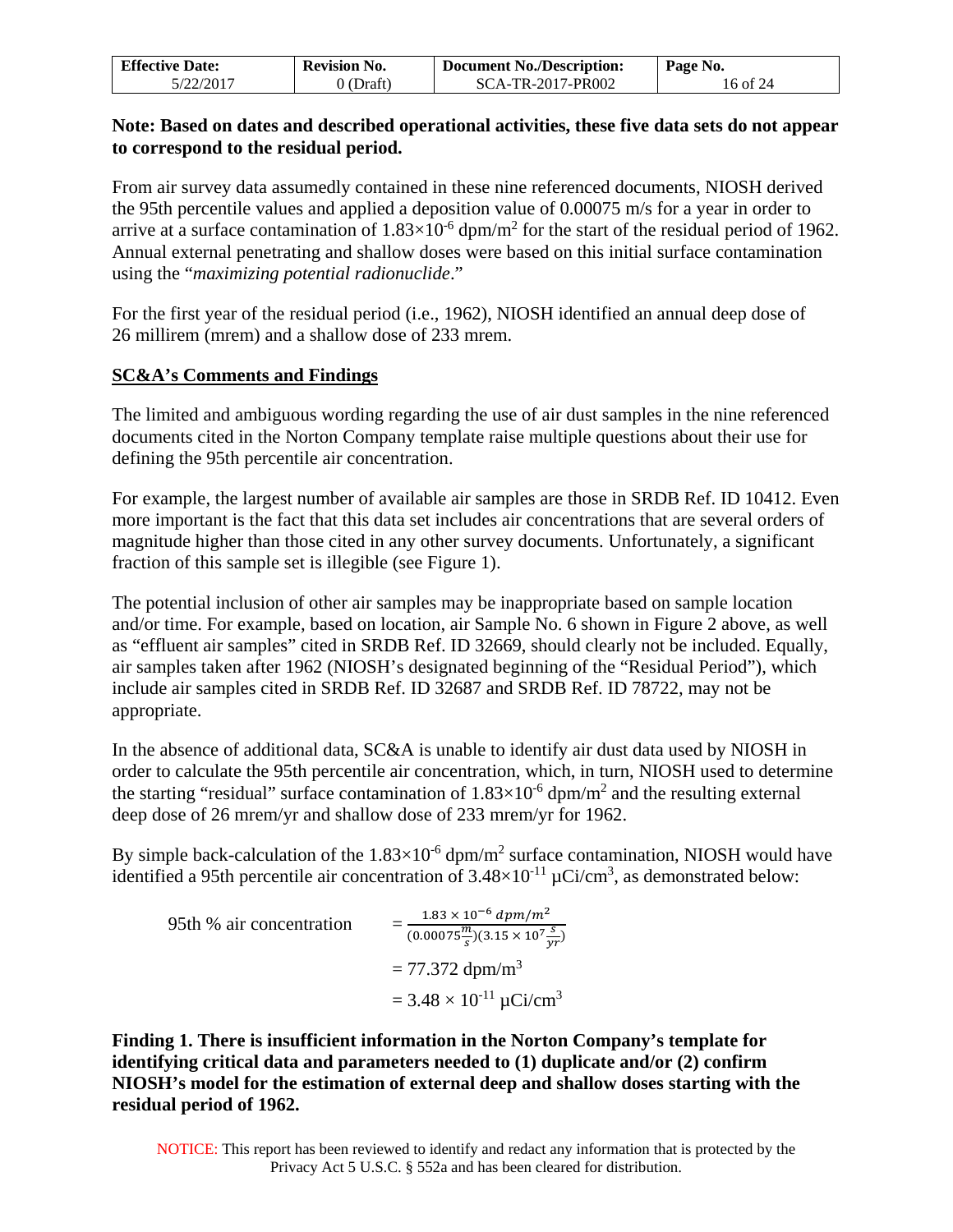| <b>Effective Date:</b> | <b>Revision No.</b> | $P$ age No.       |          |
|------------------------|---------------------|-------------------|----------|
| 5/22/2017              | 0 (Draft)           | SCA-TR-2017-PR002 | '7 of 24 |

Under the template's "Time Period" and "Facility Description" sections, NIOSH states the following:

*Time Period: BE 1944 – 1956; AWE 1945 – 1957; Residual Radiation 1958 – 2009* 

### *Facility Description*

*…Work with thorium and uranium continued through 1957 at Norton's Worcester location.* 

*Norton continued to manufacture refractory products until at least 1965 for the AEC weapons complex, including Rocky Flats, Hanford and Y-12. However, after 1957 these contracts specified that the refractory products were to be made out of magnesium oxide. Since magnesium oxide is not radioactive, Norton's work with it does not qualify it as an Atomic Weapons Employer for these years.* 

**Finding 2. Our review of the template's cited references for "air dust" survey data identifies five of the nine references containing "operational" thoria and uranium data with dates starting in 1958 and continuing through 1964 (see the preceding discussion). Operational survey data for thoria/uranium after 1957 are in contradiction with the template's designated "operational" time period that ends in 1957.**

## <span id="page-16-0"></span>**4.2 RESIDUAL PERIOD INTERNAL DOSE**

NIOSH's protocol for the assignment of internal dose from the inhalation/ingestion of uranium and thorium is described as follows (NIOSH 2011a):

*In order to determine the feasibility of bounding potential internal doses received from exposures to residual radiation received after the burial of AWE materials, NIOSH evaluated air monitoring data in the form of long-lived gross-alpha results obtained on May 13, 1958 by the Massachusetts Department of Labor and Industries (Pagnotto, 1958) to derive the air concentration starting on October 11, 1962 through the end of the residual radiation period, October 31, 2009. The average of the long-lived alpha results was calculated from the data shown to estimate the starting air concentration on October 11, 1962. This resulted in an*  air concentration of 2.96 dpm/m<sup>3</sup> and 4.66 dpm/m<sup>3</sup> for the for the uranium and *thorium areas, respectively.* 

*Average daily intake rates for inhalation and ingestion were calculated based on an inhalation rate of 1.2 m3 /hr, 8-hour workday, and 250 workdays per year, resulting in a value of 19.463 dpm/day for the uranium areas and 30.654 dpm/day for the thorium areas. Intake rates for the following years through October 31, 2009 have been adjusted due to source term depletion per guidance in ORAUT-OTIB-0070. Ingestion intakes are calculated based on OCAS-TIB-009.*  [emphasis added]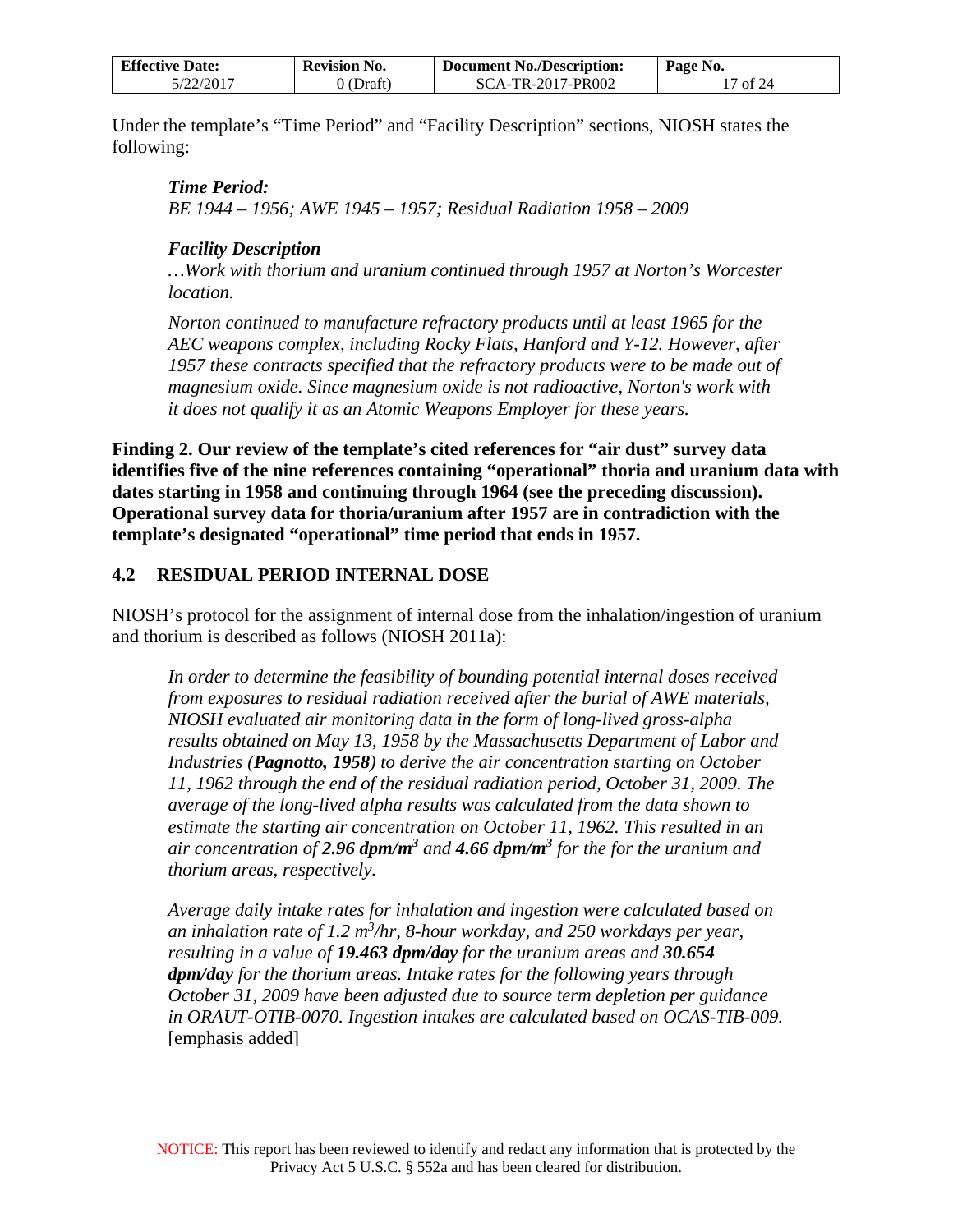| <b>Effective Date:</b> | <b>Document No./Description:</b><br><b>Revision No.</b> | Page No.          |          |
|------------------------|---------------------------------------------------------|-------------------|----------|
| 5/22/2017              | 0 (Draft)                                               | SCA-TR-2017-PR002 | 18 of 24 |

#### **SC&A's Comments**

The above-cited air concentrations of 2.96 dpm/m<sup>3</sup> and 4.66 dpm/m<sup>3</sup> for uranium and thorium areas, respectively, are values reported by Pagnotto (1958) and reproduced here as Figure 3.

#### **Figure 3. Pagnotto Memo (Source: SRDB RefID 78700)**

 $58 - 53$ 

May 28, 1958

| Dr. Elkins                                   |
|----------------------------------------------|
| Mr. Pagnotto and Mr. Bavley                  |
| Norton Company, Worcester                    |
|                                              |
| Dr. Karl Benedict, Medical Director          |
| Mr. Richard S. Johnson, Industrial Hygienist |
|                                              |
| May 13, 1958                                 |
|                                              |

This visit was made to check the atmosphere in the areas where uranium and thorium are handled. The results are as follows:

|                         |                | TABLE I                                  |                                               |                       |  |
|-------------------------|----------------|------------------------------------------|-----------------------------------------------|-----------------------|--|
|                         | Time           |                                          |                                               | Alpha emitters Uc/ML. |  |
| Sample                  | sampling       |                                          | Short-                                        | Long-                 |  |
| Number                  | completed      | Location                                 | lived                                         | Lived                 |  |
| <b>JH</b>               | 9.20           | End of hood - thoria area                | $3.3 \times 10^{-11}$                         | $.04 \times 10^{-11}$ |  |
| 7M                      | 2.50           | End of hood - thoria area                | $4.0 \times 10^{-11}$                         | $.04 \times 10^{-11}$ |  |
| 13                      | 2,50           | End of hood = thoria area                | $3.6 \times 10^{-11}$                         | .2 $\times 10^{-11}$  |  |
| 5M                      | 1.15           | Thoria processing area                   | $4.2 \times 10^{-11}$                         | $.2 \times 10^{-11}$  |  |
| $\overline{\mathbf{3}}$ | 10.00          | General air on bench                     | $5.2 \times 10^{-11}$                         | $.2 \times 10^{-11}$  |  |
| $\overline{7}$          | 11.20          | Hood - thoria area                       | $4.1 \times 10^{-11}$                         | $.1 \times 10^{-11}$  |  |
| 11                      | 2.00           | Bench near thoria ovan                   | $22.6 \times 10^{-11}$                        | $.2 \times 10^{-11}$  |  |
| 14                      | 2.50           | By glass cutting wheel                   | $3.1 \times 10^{-11}$                         | $.7 \times 10^{-11}$  |  |
|                         |                | Average - thoria area samples            | $6.2 \times 10^{-11}$                         | $.2 \times 10^{-11}$  |  |
| 3M<br>ĿМ                | 10.40<br>11.70 | Uranium pressing<br>Laboratery hood area | $2.3 \times 10^{-11}$<br>$.2 \times 10^{-11}$ | $.1 \times 10^{-11}$  |  |
| 6M                      | 2.00           | Near kiln 140, uranium area              | $4.8 \times 10^{-11}$                         | $1\times10^{00}$      |  |
|                         |                | Average - uranium area                   | $2.6 \times 10^{-11}$                         | $.1 \times 10^{-11}$  |  |
| 10                      | 1.15           | Bench, among thoria castings             | $54.3 \times 10^{-11}$                        | $.3 \times 10^{-11}$  |  |
| ı                       | 9.70           | Operator's exposure crushing             | $5.6 \times 10^{-11}$                         | $.9 \times 10^{-11}$  |  |
| $\bar{z}$               | 9.70           | Operator's exposure crushing             | $4.2 \times 10^{-11}$                         | $.6 \times 10^{-11}$  |  |
| 2M                      | 10.00          | Operator's exposure creshing             | $5.2 \times 10^{-11}$                         | $1.4 \times 10^{-11}$ |  |
| b,                      | 10.00          | Operator's exposure crushing             | $4.1 \times 10^{-11}$                         | $.3 \times 10^{-11}$  |  |
| $\frac{5}{6}$           | 10.40          | Operator's exposure screening            | $4.7 \times 10^{-11}$                         | $.8 \times 10^{-11}$  |  |
|                         | 10.40          | Operator's exposure screening            | $4.4 \times 10^{-11}$                         | $.9 \times 10^{-11}$  |  |
| $\mathbf{B}$            | 11.70          | Operator's exposure crushing             | $5.0 \times 10^{-11}$                         | $2.2 \times 10^{-11}$ |  |

Figure 3 shows that for the eight thoria air samples, the average air concentration for long-lived alpha emitters was  $0.21 \times 10^{-11}$  µCi/ml. This converts to an air concentration of 4.66 dpm/m<sup>3</sup> with a corresponding daily inhalation value of 30.654 dpm/day for thorium.

For uranium air samples, Figure 3 identifies three sample locations (by numbers 3M, 4M, and 6M) with long-lived alpha activities of  $0.1 \times 10^{-11}$   $\mu$ Ci/ml,  $0.00 \times 10^{-11}$   $\mu$ Ci/ml, and  $0.1 \times 10^{-11}$ µCi/ml, respectively. The average air concentration value for the three uranium air samples is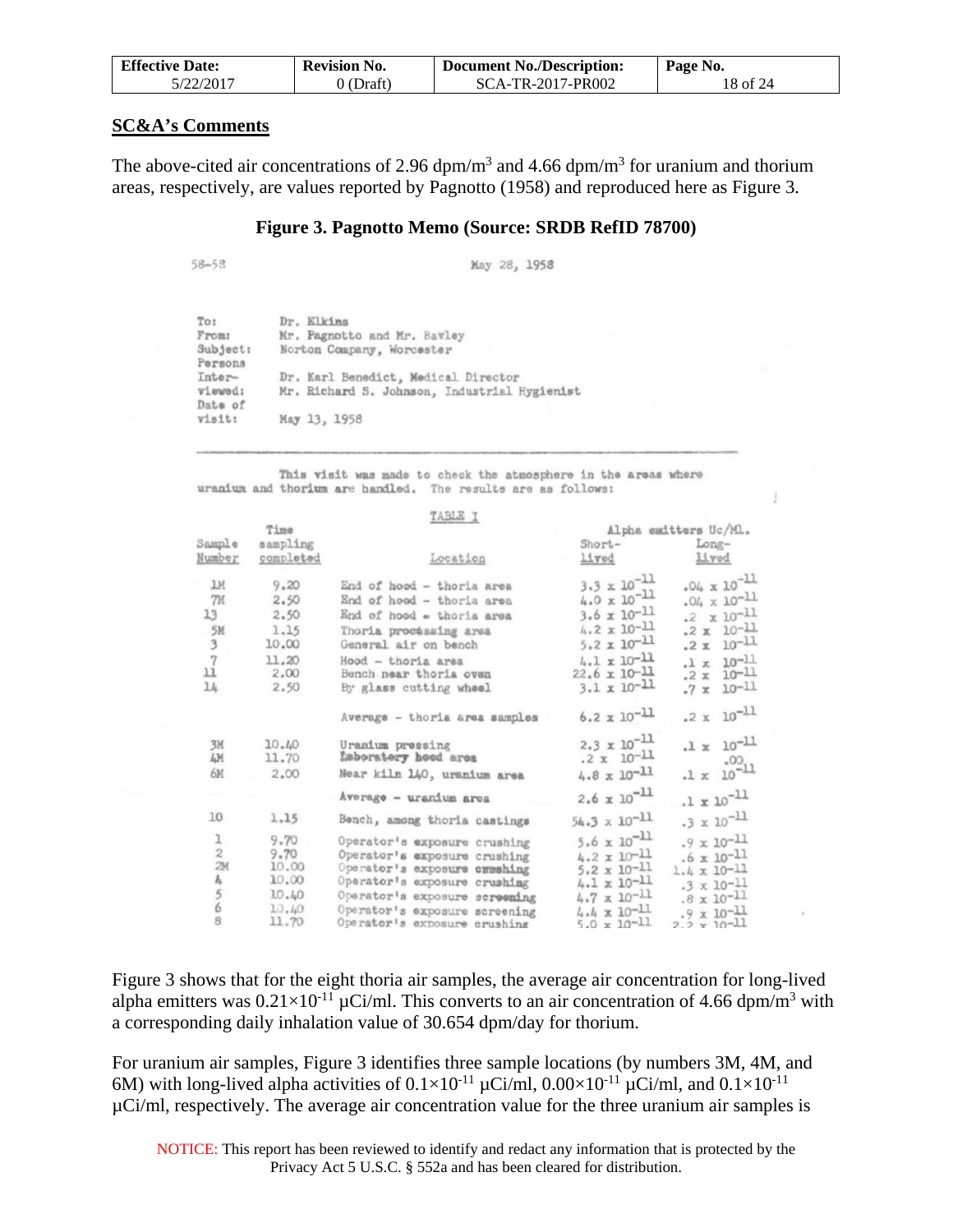| <b>Effective Date:</b> | <b>Revision No.</b> | <b>Document No./Description:</b> | Page No. |
|------------------------|---------------------|----------------------------------|----------|
| 5/22/2017              | (Draft)             | SCA-TR-2017-PR002                | 19 of 24 |

 $0.067\times10^{-11}$  µCi/ml, which converts to the air concentration of 1.49 dpm/m<sup>3</sup> and a daily inhalation values of 9.80 dpm/day for uranium.

**Finding 3. While SC&A's 1962–1963 air concentration and daily intake values for thorium match those derived by NIOSH, corresponding values for uranium derived by SC&A are a factor of two lower than values derived/assigned for uranium air concentration and intakes.**

Note: SC&A realizes that the authors of this survey ignored the " $0.00 \times 10^{-11}$  µCi/ml" value of sample No. 4M and derived the average value of  $0.1\times10^{-11}$  µCi/ml based only on samples 3M and 6M. However, NIOSH's value of  $0.1 \times 10^{-11}$   $\mu$ Ci/ml is still in error. (For Pagnotto's average value of  $0.1 \times 10^{-11}$  µCi/ml, the correct air concentration corresponds to 2.22 dpm/m<sup>3</sup>.)

## <span id="page-18-0"></span>**4.3 ANNUAL THORON EXPOSURE RATES**

For deriving potential inhalation exposure to thoron gas, NIOSH provided the following explanation in the revised Norton Company template:

*NIOSH does not consider radon as an exposure source, as Norton Co. only had uranium metals and associated dust onsite. NIOSH has identified thoron monitoring data in the form of short-lived thoria results obtained on May 13, 1958 (Pagnotto, 1958). NIOSH used the reported average short-lived values as actual values of thoron, as provided in Table 7-3 to calculate the intake rate of thoron from the end of the burial operation through December 31, 1963. Working level months (WLM) were calculated for each result and for the average of the reported short-lived results. Intake rates for the following years have been adjusted due to source term depletion as described above.* [emphasis added]

The above reference to the "*reported average short-lived values as actual values for thoron as provided in Table 7-3*" is puzzling because there is no Table 7.3 in the revised template. However, SC&A concluded that this value refers to the average of the eight short-lived alpha emitters identified as samples numbers 1M, 7M, 13, 5M, 3, 7, 11, and 14 in Figure 3.

Thus, NIOSH assumed a thoron air concentration value of  $6.26\times10^{-11}$   $\mu$ Ci/ml as a starting air concentration in 1962. By means of this air concentration value, NIOSH derived a yearly thoron exposure rate of 0.0932 WLMs for the first year of the residual period (1962–1963). No further explanation or data were provided in deriving this value.

### **SC&A Comments/Findings**

SC&A derived the working level (WL) of thoron based on first principles. By definition, a WL is defined as any combination of short-lived radon or thoron decay products in 1 liter of air that will result in the ultimate emission of  $1.3 \times 10^5$  mega-electron volts (MeV) of potential alpha energy. For thoron, short-lived daughters include polonium-216 (Po-216), lead-212 (Pb-212), bismuth-212 (Bi-212), and Po-212. The assessment of total potential alpha energy that may be released requires the determination of the total number of atoms for each of the short-lived daughters (that are assumed to exist in full equilibrium with thoron) and are assumed herein to have a concentration of  $6.26 \times 10^{-11}$   $\mu$ Ci/ml or  $6.26 \times 10^{-2}$  picocuries per liter (pCi/L). Table 1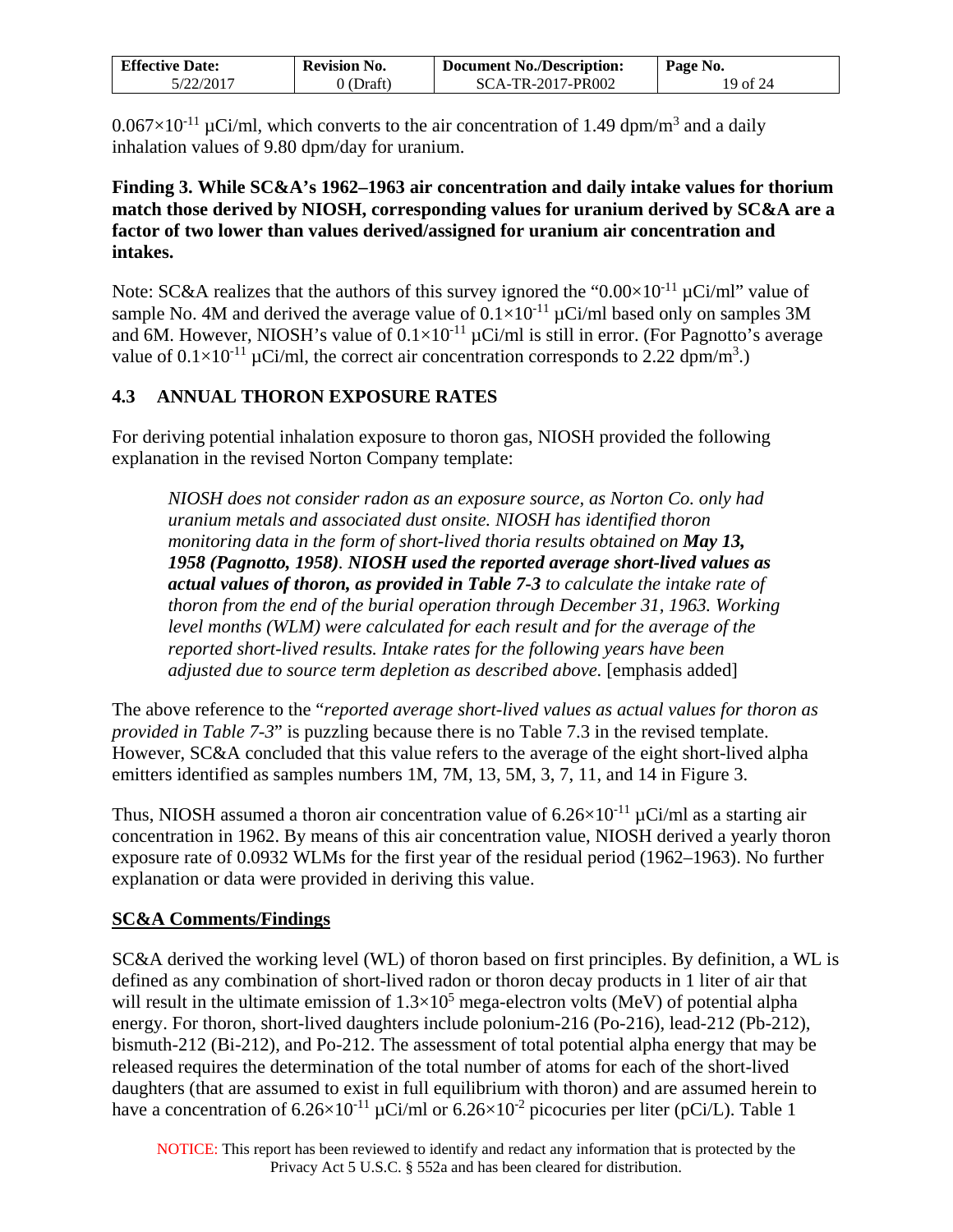| <b>Effective Date:</b> | <b>Revision No.</b> | <b>Document No./Description:</b> | Page No. |
|------------------------|---------------------|----------------------------------|----------|
| 5/22/2017              | 0 (Draft)           | SCA-TR-2017-PR002                | 20 of 24 |

summarizes the calculation that converts the assumed thoron concentration of  $6.26 \times 10^{-11} \mu$ Ci/ml to the potential alpha energy of 1105.4 MeV per liter of air. This implies that, for thorium-220 (in secular equilibrium with its short-lived daughters), a WL corresponds to a concentration of 7.4 pCi/L. The potential alpha energy of 1105.4 MeV per liter of air corresponds to  $8.50\times10^{-3}$ WL and for a 2,000-hour per year exposure yields an annual thoron exposure of 0.100 WLM. SC&A's value of 0.100 WLM is virtually identical to NIOSH's derived value of 0.0982 WLM.

Applying first principles, SC&A matched NIOSH's calculation of potential thoron exposures during the residual period at the Norton Company. There are no findings associated with assigned exposures to thoron.

| <b>Nuclide</b> | <b>Half-life</b>     | No. of Atoms per<br>$6.26 \times 10^{-2}$ pCi/L | <b>Potential Alpha</b><br><b>Energy</b><br>(MeV per Atom) | <b>Total Potential</b><br><b>Energy</b><br>$(MeV/6.26\times10^{-2}pCi)$ |
|----------------|----------------------|-------------------------------------------------|-----------------------------------------------------------|-------------------------------------------------------------------------|
| $Po-216$       | $0.158$ sec          | $\sim$ ()                                       | 14.8*                                                     | $\sim$ ()                                                               |
| $Pb-212$       | 10.64 hours          | 127.8                                           | $7.9**$                                                   | 1009.5                                                                  |
| $Bi-212$       | $60.6$ min           | 12.2                                            | $79**$                                                    | 95.9                                                                    |
| $Po-212$       | $3\times10^{-7}$ sec | $\sim$ 0                                        | 8.78                                                      | $\sim$ 0                                                                |

**Table 1. Estimate of Thoron Working Level for Year 1962** 

 $*$  14.8 MeV is the combined  $\alpha$  energy of 6.9 MeV for Po-216.

\*\* 7.9 MeV is the weighted sum of the α decay energy of Bi-212 and Po-212:  $(0.337)(6.206 \text{ MeV}) + (0.663)(8.78 \text{ MeV}) = 6.9 \text{ MeV}$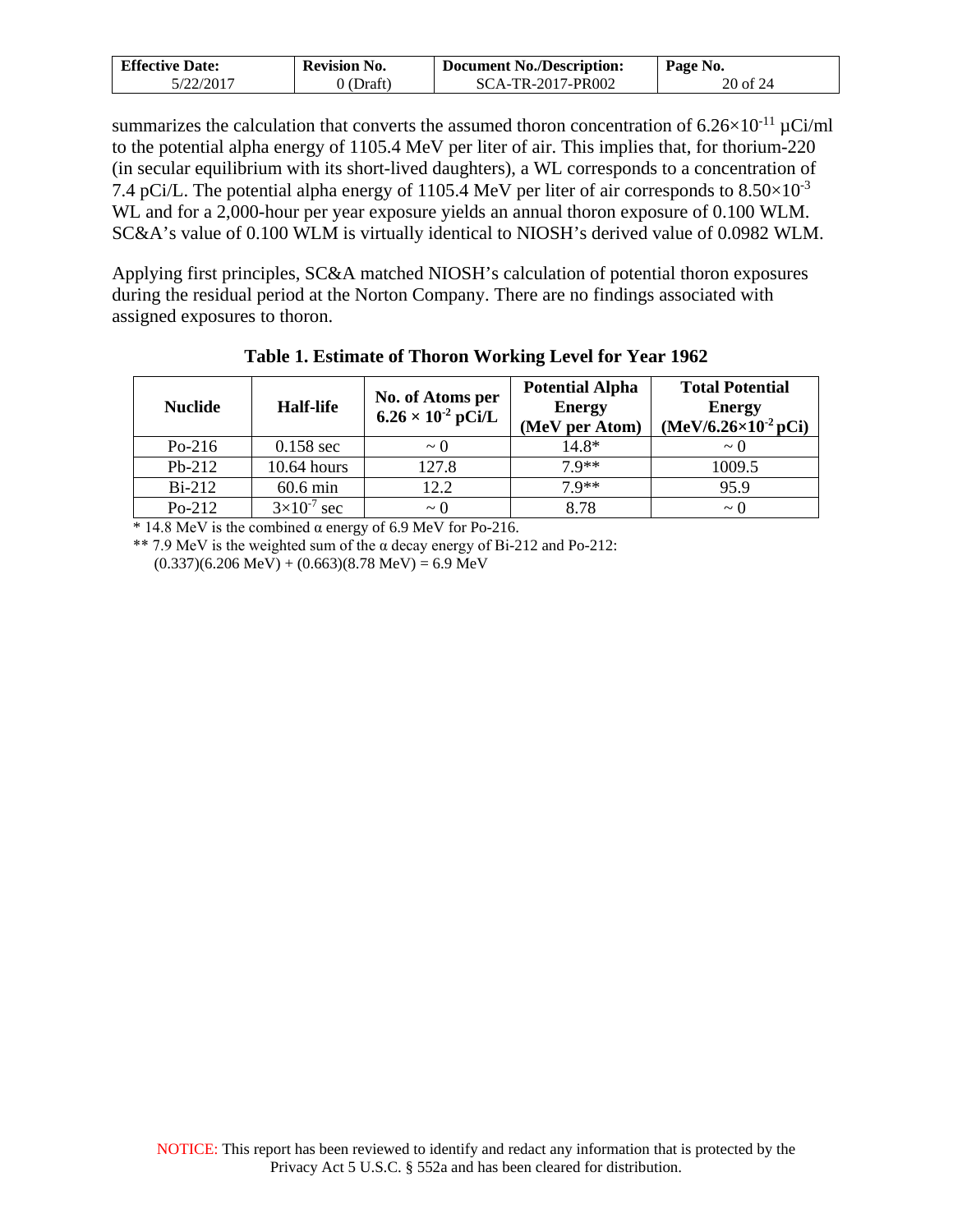| <b>Effective Date:</b> | <b>Revision No.</b> | <b>Document No./Description:</b> | Page No. |
|------------------------|---------------------|----------------------------------|----------|
| 5/22/2017              | 0 (Draft)           | SCA-TR-2017-PR002                | 21 of 24 |

## <span id="page-20-0"></span>**5.0 SUBTASK 3: EVALUATE THE PER'S STATED APPROACH FOR IDENTIFYING THE UNIVERSE OF POTENTIALLY AFFECTED DOSE RECONSTRUCTIONS**

Selection of cases requiring reevaluation of dose by NIOSH was based on the following criteria:

- A total of 54 previously completed claims with POC values ≤50% were identified for further evaluation.
- Nine of the 54 claims had employment periods that were confined to years prior to 1962 and were therefore not impacted by PER-059.
- Two additional claims were removed: one claim had recently been completed using the revised template and the other had been returned by DOL and was reevaluated by NIOSH as required by PER-059.
- The remaining 43 claims have been reevaluated by NIOSH in accordance with the revised Norton Company template and all applicable/approved dose reconstruction protocols. All 43 revised dose reconstruction yielded POC values of below 45%.

## **SC&A's Comments**

SC&A concurs with NIOSH's selection criteria for defining the 43 claims requiring reevaluation of dose. There are no findings under Subtask 3.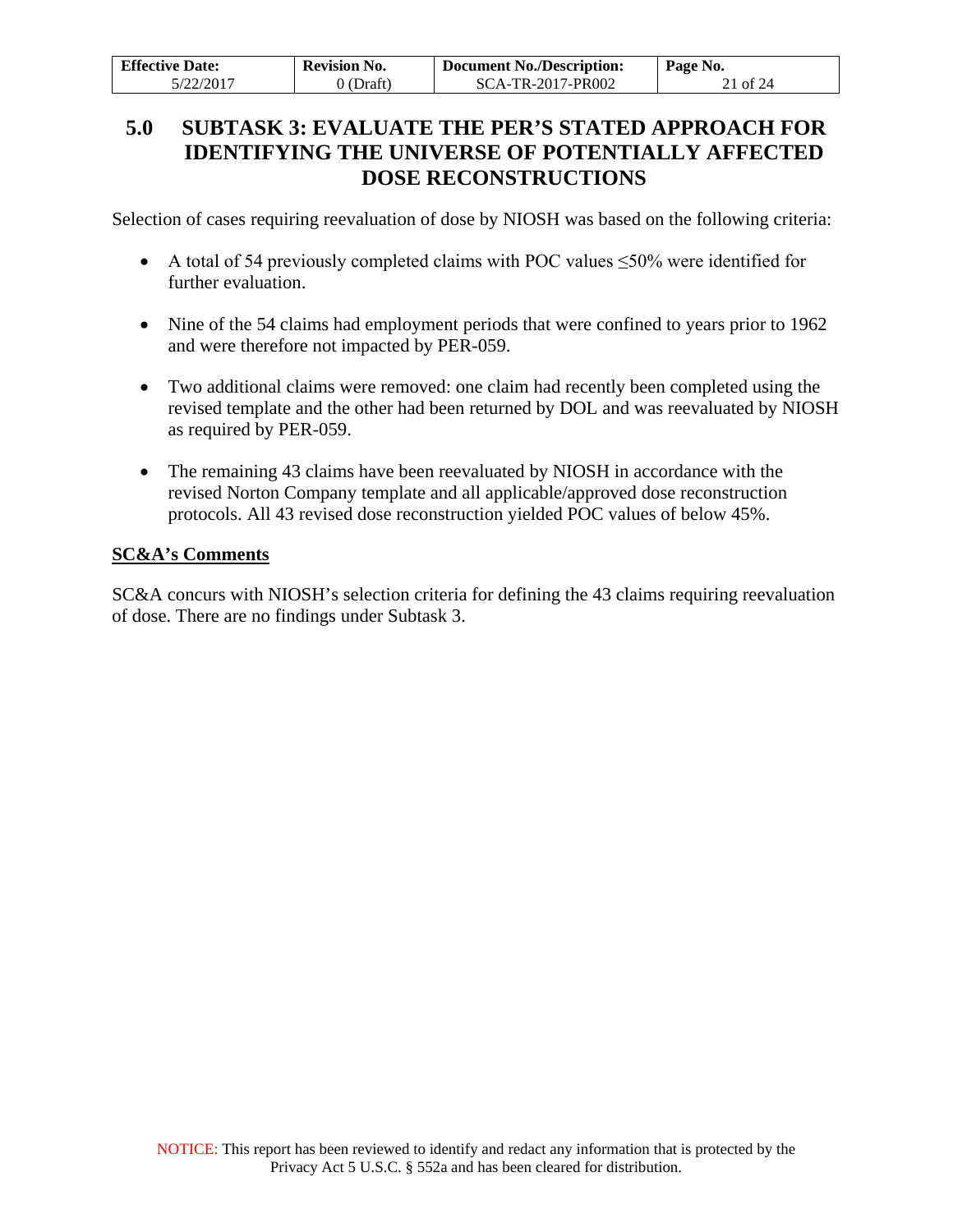| <b>Effective Date:</b> | <b>Revision No.</b> | <b>Document No./Description:</b> | Page No. |
|------------------------|---------------------|----------------------------------|----------|
| 5/22/2017              | 0 (Draft)           | SCA-TR-2017-PR002                | 22 of 24 |

## <span id="page-21-0"></span>**6.0 SUBTASK 4: CONDUCT AUDITS OF A SAMPLE SET OF DOSE RECONSTRUCTIONS AFFECTED BY DCAS-PER-059**

SC&A's assessment suggests that the impact of DCAS-PER-059 and the implementation of DR under the revised template issued September 16, 2011, involves assignment of the templateprescribed annual values for (1) external doses and (2) internal intake rates for uranium, thorium, and thoron for each year of employment after 1961.

Pending the resolution of Findings 1, 2, and 3, and given the template's prescriptive assignments of external doses and internal intakes for each specific year of employment post-1961, SC&A recommends that only a single claim from among the 43 cases be selected for audit.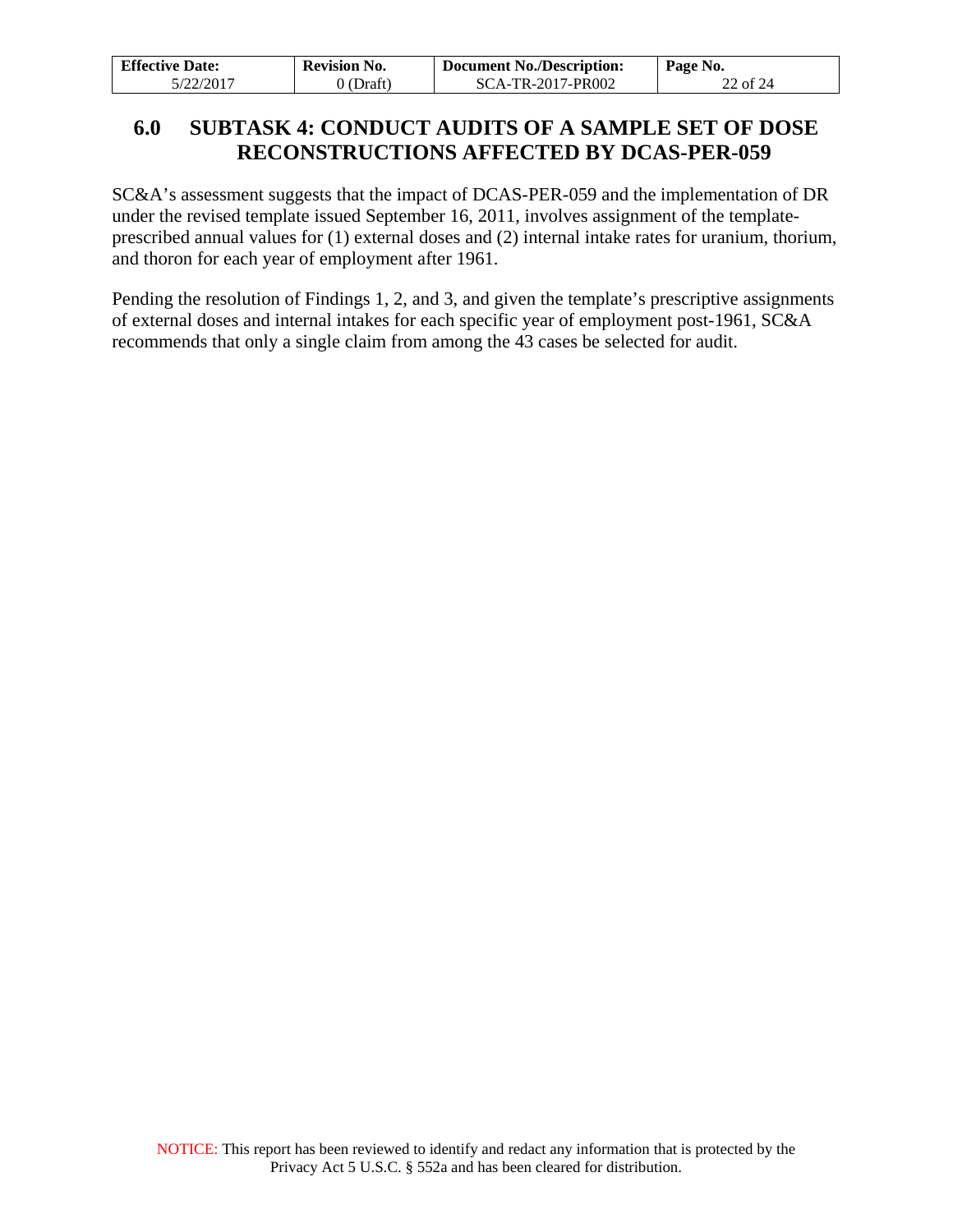| <b>Effective Date:</b> | <b>Revision No.</b> | <b>Document No./Description:</b> | Page No. |
|------------------------|---------------------|----------------------------------|----------|
| 5/22/2017              | 0 (Draft)           | SCA-TR-2017-PR002                | 23 of 24 |

## **7.0 REFERENCES**

<span id="page-22-0"></span>AEC 1957. Air Dust Samples. U.S. Atomic Energy Commission, Health and Safety Division. 3/24/195–4/3/1957. March 24, 1954–April 3, 1957. [SRDB Ref. ID 10412]

Elkins. 1957. Correspondence from Harvey B. Elkins, Director, Division of Occupational Hygiene, Department of Labor and Industries, Commonwealth of Massachusetts, to Karl T. Benedict, Norton Company. July 30, 1957. [SRDB Ref. ID 78702]

Harris 1955. W.B. Harris, U.S. Atomic Energy Commission, *Urinalysis and Wipe Sample Results from Norton Company, Worcester, Massachusetts*, report written by R.G. Gallaghar and R.G. McAllister, Norton Company. June 1955. [SRDB Ref. ID 78720]

Liberty Mutual 1958. *Norton Company Worcester, Massachusetts: Thoria-Urania*, report written by R. Renzi, Loss Prevention Department, Liberty Mutual Insurance Company, Worcester, Massachusetts. October 28, 1958. [SRDB Ref. ID 78724]

Liberty Mutual 1964. Industrial Hygiene Survey – *Thoria-in-Air*, survey conducted by Liberty Mutual Insurance Company, report written by R.L. Renzi. August 19, 1964. [SRDB Ref. ID 78722]

NIOSH 2006. *Preparation of Program Evaluation Reports and Program Evaluation Plans*, OCAS-PR-008, Revision 2, National Institute for Occupational Safety and Health, Office of Compensation Analysis and Support, Cincinnati, Ohio. December 6, 2006.

NIOSH 2008. *Dose Reconstruction During Residual Radioactivity Periods at Atomic Weapons Employer Facilities*, ORAUT-OTIB-0070, Revision 00, Oak Ridge Associated Universities Team, Cincinnati, Ohio. March 10, 2008.

NIOSH 2011a. *Dose Reconstruction Methodology for Norton Co.*, Template, National Institute for Occupational Safety and Health, Cincinnati, Ohio. September 16, 2011.

NIOSH 2011b. *SEC Petition Evaluation Report, Petition SEC-00173*, Rev. 0, Norton Company, January 24, 2011.

NIOSH 2012. *Dose Reconstruction during Residual Radioactivity Periods at Atomic Weapons Employer Facilities*, ORAUT-OTIB-0070, Revision 01, National Institute for Occupational Safety and Health, Cincinnati, Ohio. March 5, 2012

NIOSH 2015*. Norton Company*, Revision 0, DCAS-PER-059, National Institute for Occupational Safety and Health, Division of Compensation Analysis and Support, Cincinnati, Ohio. April 24, 2015.

Norton 1955. *Norton Company Worcester, Massachusetts: Thoria and Urania*, report written by R.G. McAllister, Norton Company. November 16, 1955. [SRDB Ref. ID 78725]

Norton 1962. *Effluent Air Samples Results (February 19, 1962)*, survey conducted by Liberty Mutual, report written by R. S. Johnson. March 2, 1962. [SRDB Ref. ID 32669]